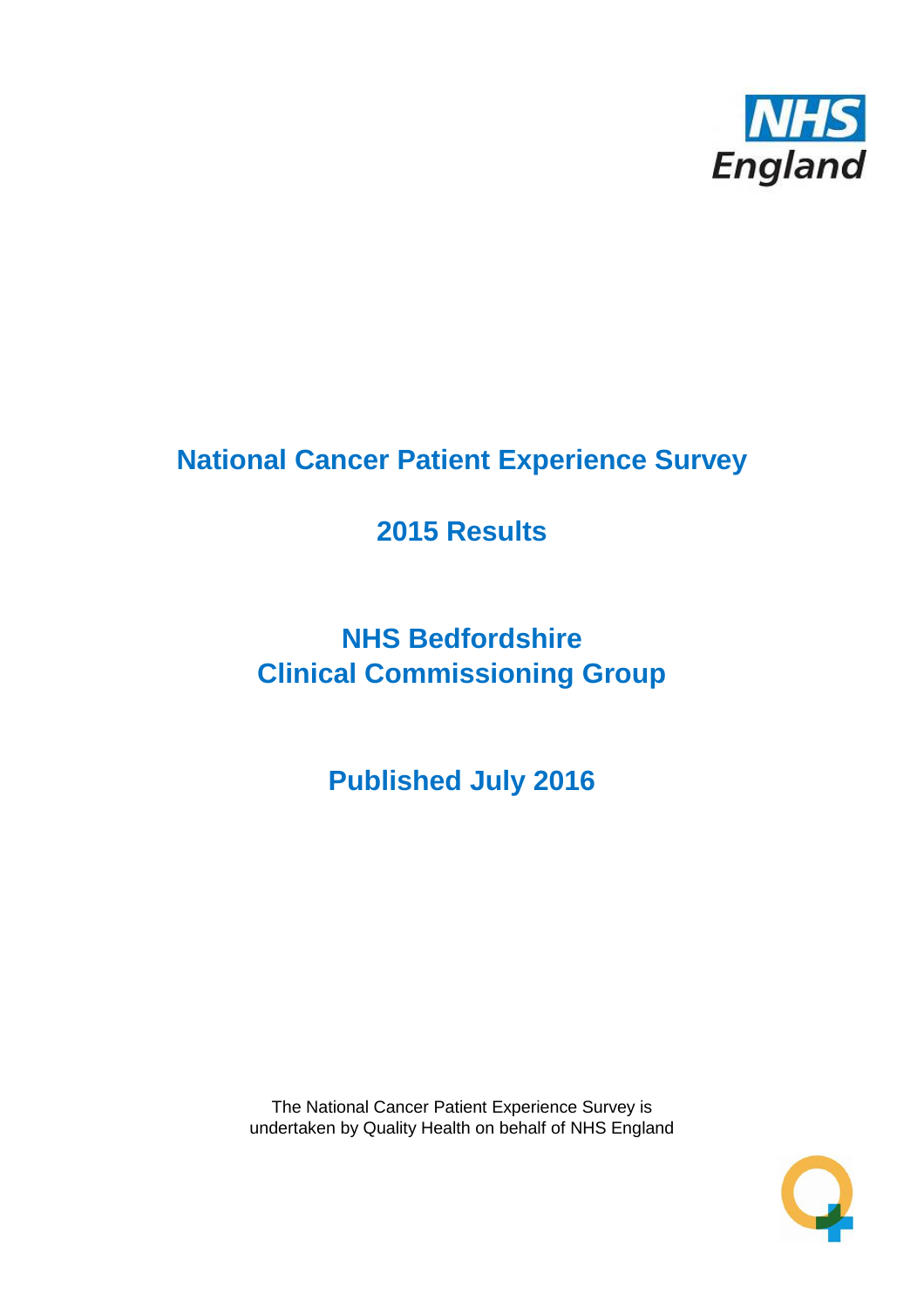#### **Introduction**

The National Cancer Patient Experience Survey 2015 is the fifth iteration of the survey first undertaken in 2010. It has been designed to monitor national progress on cancer care; to provide information to drive local quality improvements; to assist commissioners and providers of cancer care; and to inform the work of the various charities and stakeholder groups supporting cancer patients.

The survey was overseen by a national Cancer Patient Experience Advisory Group. This Advisory Group set the principles and objectives of the survey programme and guided questionnaire development.

The survey was commissioned and managed by NHS England. The survey provider, Quality Health, is responsible for designing, running and analysing the survey.

Full national results and other reports are available at www.ncpes.co.uk

Further details on the survey methodology and changes to the 2015 survey can be found in the Annex. Note that a number of significant changes were made to the 2015 survey so caution should be taken in directly comparing data from the 2015 survey to the findings of the previous CPES surveys. No comparisons with previous surveys are presented in this report.

#### **This report**

The report shows how this CCG scored for each question in the survey, compared with national results. It is aimed at helping individual CCGs to understand their performance and identify areas for local improvement.

Note that responses for questions with 1-20 respondents have been suppressed. This is to protect patient confidentiality and because uncertainty around the result is too great.

#### **Data tables**

The data tables presented in this report show the following for each question:

- **Column 1** shows the number of respondents to this question
- **Column 2** shows the unadjusted 2015 score for this CCG
- **Column 3** shows the case-mix adjusted 2015 score for this CCG
- **Column 4** shows the lower limit of the expected range of scores for this CCG (the top of the pale blue section on the Comparability chart - see below)
- **Column 5** shows the upper limit of the expected range of scores for this CCG (the bottom of the dark blue section on the Comparability chart - see below)
- **Column 6** shows the National Average score for this question.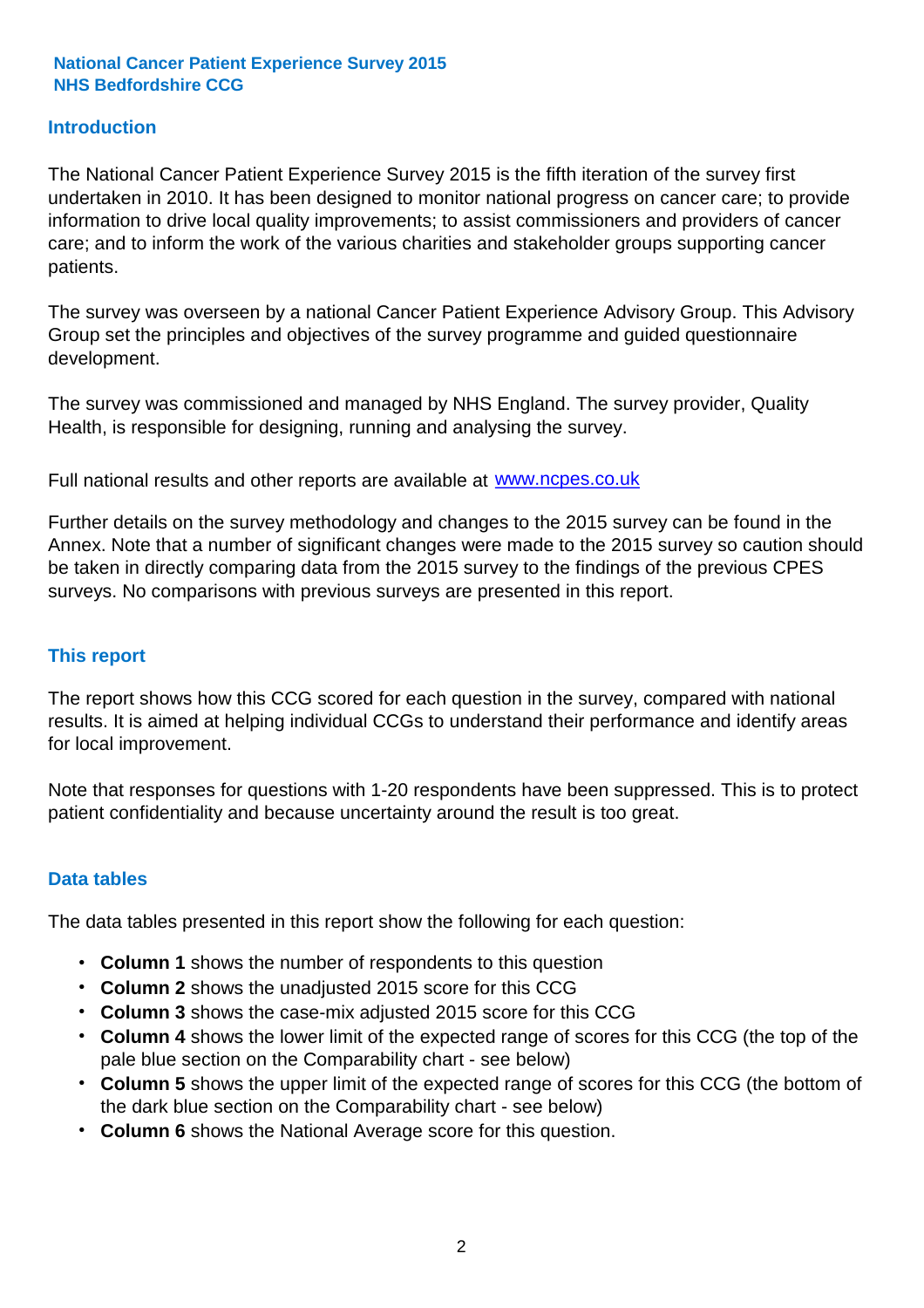Results for individual response options are presented in the detailed data tables **WWW.ncpes.co.uk** Confidence Intervals for unadjusted and case-mix adjusted data are provided in these tables.

Expected ranges and 95% Confidence Intervals highlight the uncertainty around the results. The size of the expected ranges and confidence intervals will be different for each question, and depends on the number of respondents and the range of their responses.

For further details on case-mix adjustment and the scoring methodology used, please refer to the Annex.

### **Comparability charts**

For the 2015 survey, we have adopted the CQC standard for reporting comparative performance, based on calculation of "expected ranges". This means that CCGs will be flagged as outliers only if there is statistical evidence that their scores deviate (positively or negatively) from the range of scores that would be expected for CCGs of the same size.

The Comparability charts in this report show a bar with these expected ranges (in grey), higher than expected (in dark blue), and lower than expected (in pale blue). A black dot represents the actual score of this CCG.

The same colour convention has been used in Column 3 of the Data tables.

For further details on expected ranges, please refer to the technical document at **www.ncpes.co.uk** 

#### **Tumour group tables**

The final set of tables in this report show the scores for each question for each of the 13 tumour groups, with a comparative national score for that tumour group.

These breakdowns are intended as additional information for CCGs to understand the differences between the experiences of patients with different types of cancer. The numbers are generally relatively small and may not be statistically significant. They should therefore be treated with some caution.

#### **Notes on specific questions**

Question 5 in the survey has not been scored. However, the unscored data is useful and has been published alongside the other results in this report. This question asked respondents to "tick all that apply". The results show all of the responses given including where respondents chose two or more options.

Questions used to direct respondents to different parts of the survey (questions 4, 17, 24, 27, 40, 43, 46) and other demographic and information questions are not reported.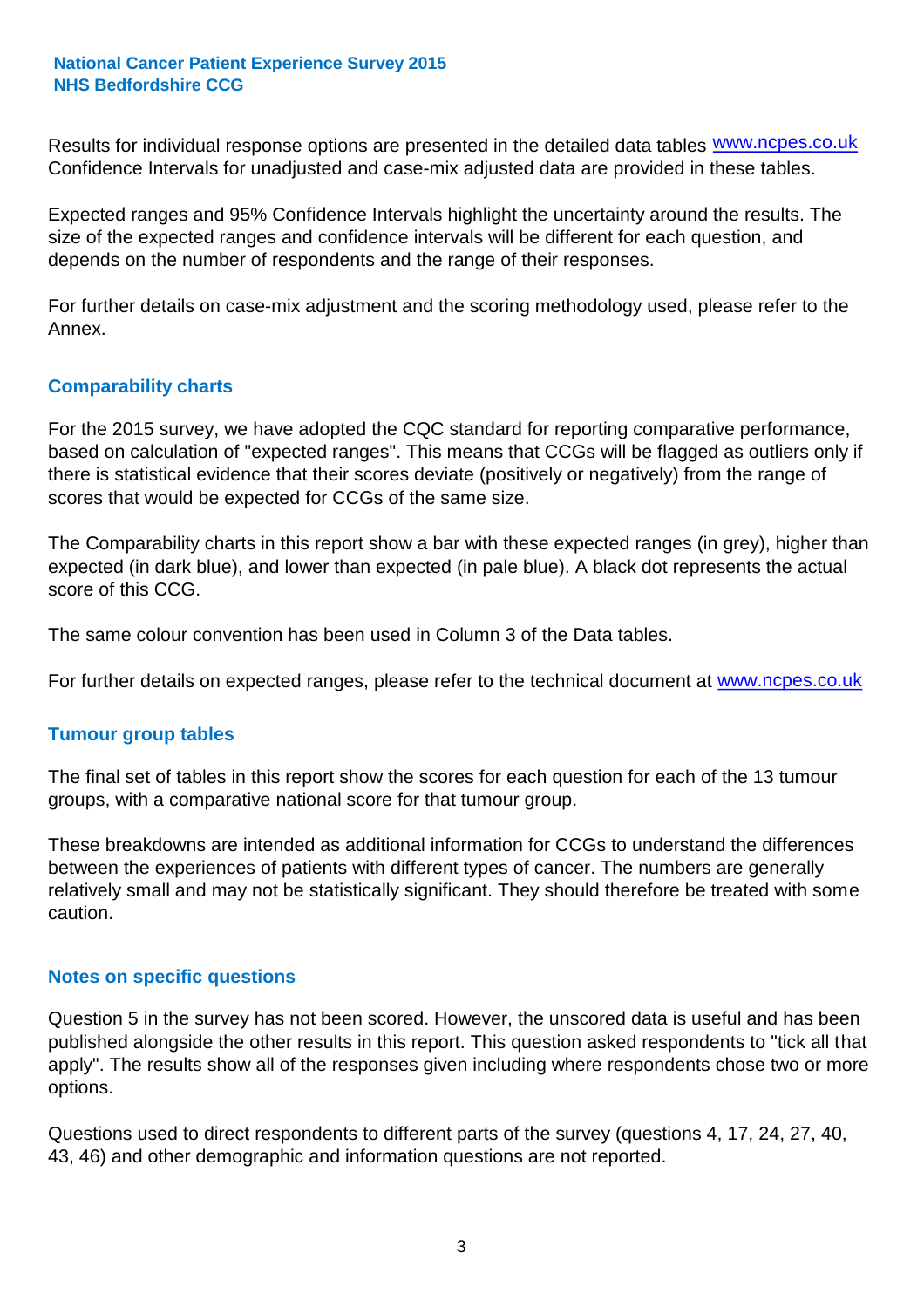#### **How to use the data**

Unadjusted data should be used to see the actual responses from patients relating to the CCG.

Case-mix adjusted data, together with expected ranges, should be used to understand whether the results are significantly higher or lower than national results.

Case-mix adjusted data, together with (case-mix adjusted) Confidence Intervals (presented in the detailed data tables **www.ncpes.co.uk**), should be used to understand whether the results are significantly higher or lower than the results for another CCG.

#### **Response rates**

Numbers of respondents by tumour group, age and gender can be found in the Annex.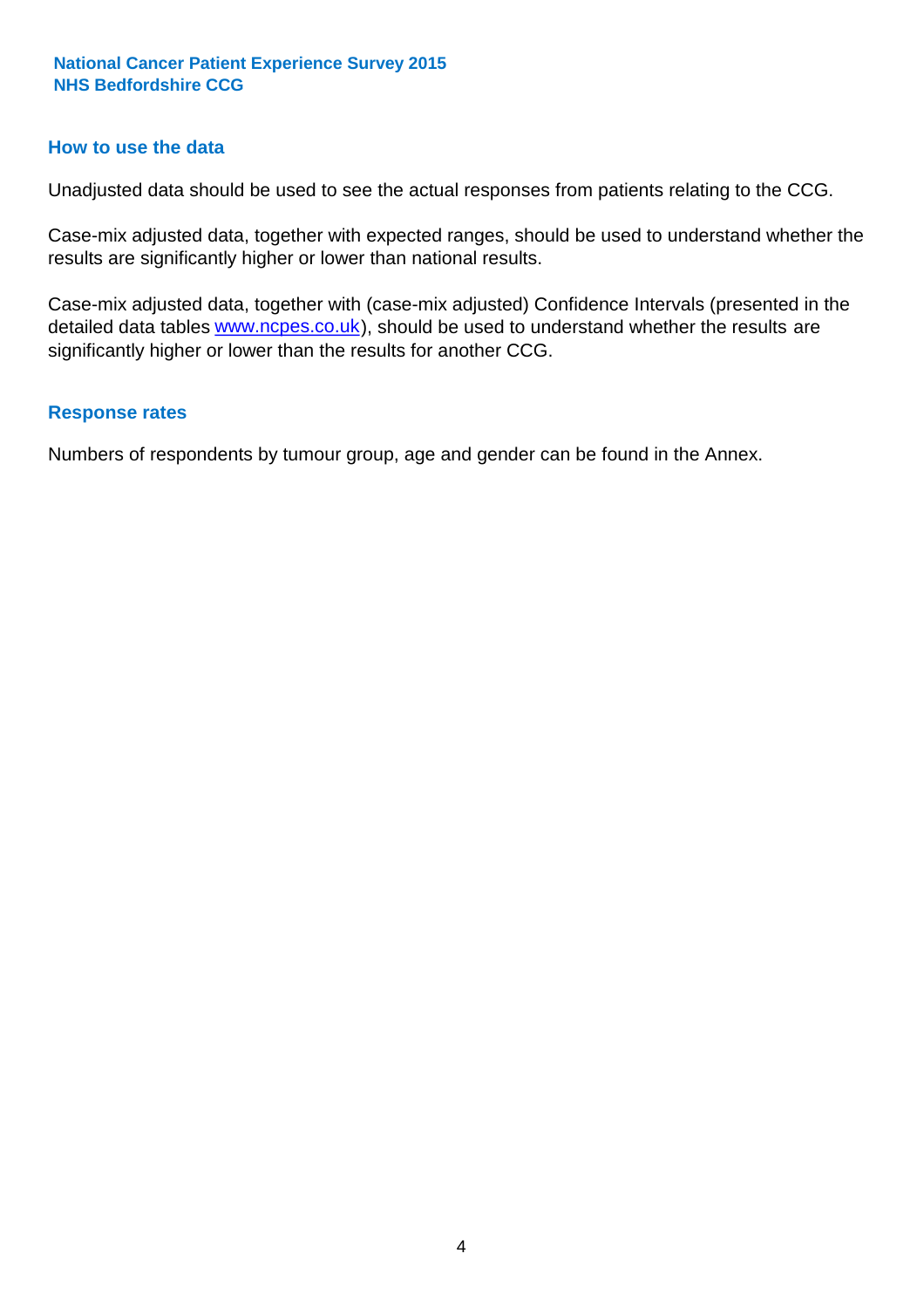### **Executive Summary**

average rating of 8.7. Asked to rate their care on a scale of zero (very poor) to 10 (very good), respondents gave an

The following questions are included in phase 1 of the Cancer Dashboard developed by Public Health England and NHS England\*:

- **80%** of respondents said that they were definitely involved as much as they wanted to be in decisions about their care and treatment
- **91%** of respondents said that they were given the name of a Clinical Nurse Specialist who would support them through their treatment
- when asked how easy or difficult it had been to contact their Clinical Nurse Specialist 88% of respondents said that it had been 'quite easy' or 'very easy'
- **86%** of respondents said that, overall, they were always treated with dignity and respect they were in hospital
- **92%** of respondents said that hospital staff told them who to contact if they were worried about their condition or treatment after they left hospital
- **59%** of respondents said that they thought the GPs and nurses at their general practice definitely did everything they could to support them while they were having cancer treatment.

Detailed results for these and other questions are set out in the sections that follow.

#### \* www.cancerdata.nhs.uk/dashboard

The questions were selected in discussion with the national Cancer Patient Experience Advisory Group and reflect four key patient experience domains: provision of information; involvement in decisions; care transition; interpersonal relations, respect and dignity. The figures presented above are all case-mix adjusted.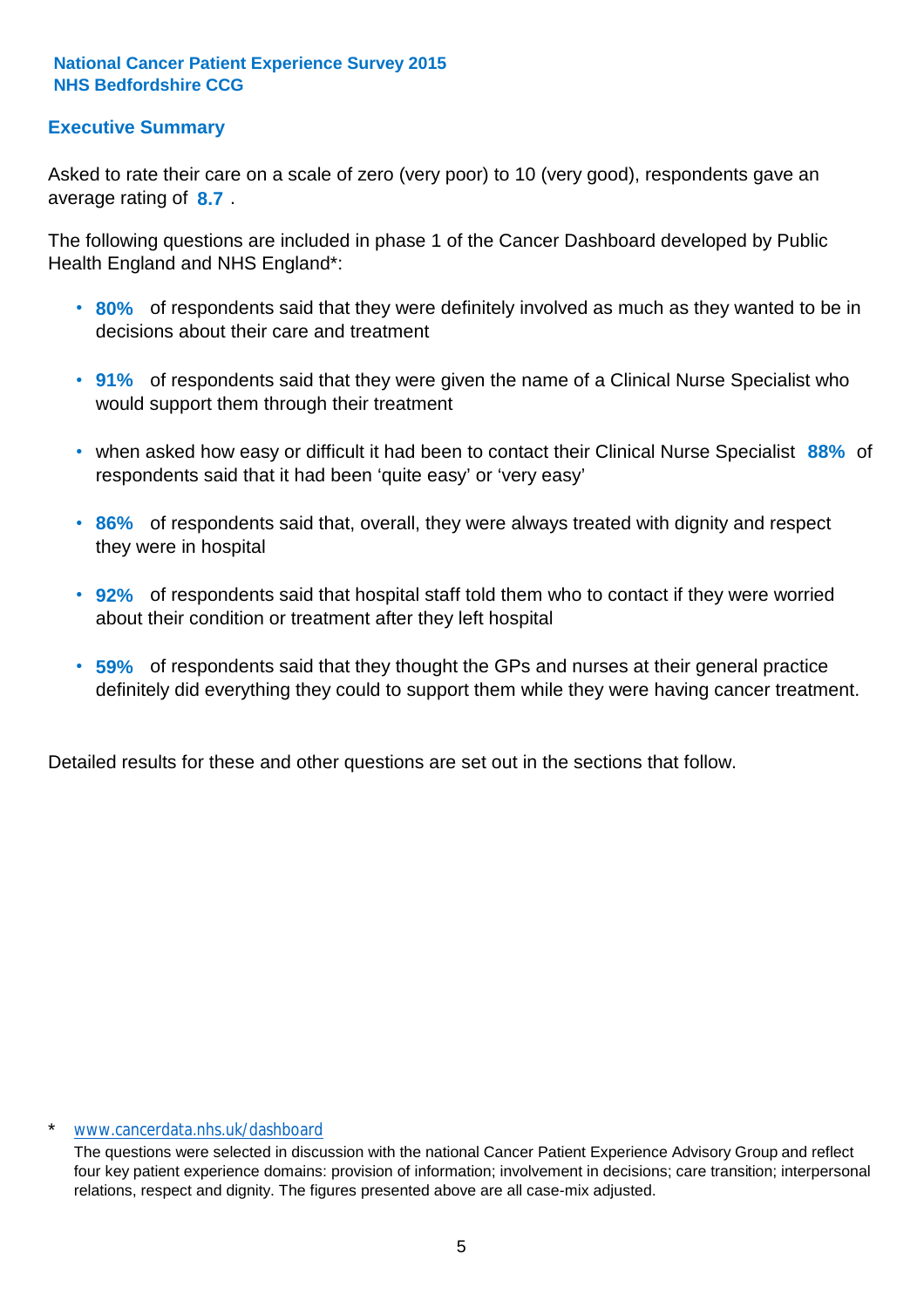## **Questions which scored outside expected range**

|          |                                                                                           |                                                                      |                                                |                                      | 2015 Case-mix Adjusted                |                              |  |  |  |
|----------|-------------------------------------------------------------------------------------------|----------------------------------------------------------------------|------------------------------------------------|--------------------------------------|---------------------------------------|------------------------------|--|--|--|
| Question |                                                                                           | respondents<br>ਕੁੱ<br><b>Number</b><br>inis<br>coo<br>$\overline{a}$ | Pero<br>this<br>sentage<br>is CCG<br>2015<br>ą | ower limit<br>expected<br>range<br>₽ | Upper limit<br>expected<br>range<br>₽ | National<br>Average<br>Score |  |  |  |
|          | Finding out what was wrong with you                                                       |                                                                      |                                                |                                      |                                       |                              |  |  |  |
| Q9       | Patient felt they were told sensitively that they had cancer                              | 447                                                                  | 88%                                            | 81%                                  | 88%                                   | 84%                          |  |  |  |
|          | Home care and support                                                                     |                                                                      |                                                |                                      |                                       |                              |  |  |  |
| Q51      | Patient definitely given enough support from health or social<br>services after treatment | 135                                                                  | 54%                                            | 36%                                  | 53%                                   | 45%                          |  |  |  |
|          |                                                                                           |                                                                      |                                                |                                      |                                       |                              |  |  |  |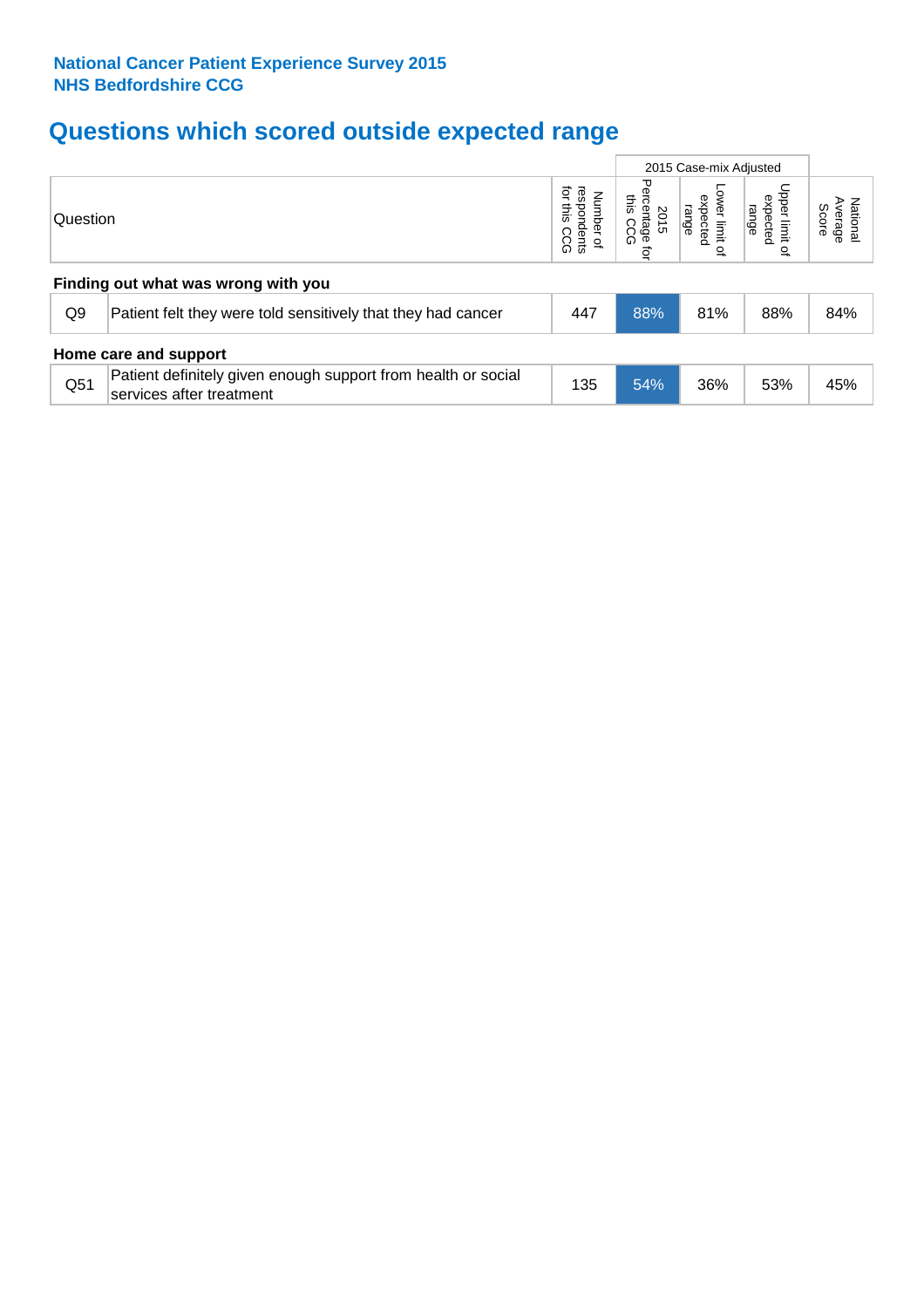## **CCG results**

### **Seeing your GP**



|    |                                                                |                                         |                             |               | 2015 Case-mix Adjusted     |                            |                           |
|----|----------------------------------------------------------------|-----------------------------------------|-----------------------------|---------------|----------------------------|----------------------------|---------------------------|
|    | Question                                                       | respondents<br>Number<br>$\overline{a}$ | 2015<br>Unadjusted<br>Score | 2015<br>Score | Expected<br>range<br>lower | Expected<br>range<br>nbber | National Average<br>Score |
| Q1 | Saw GP once / twice before being told had to go to<br>hospital | 340                                     | 74%                         | 72%           | 71%                        | 80%                        | 76%                       |
| Q2 | Patient thought they were seen as soon as necessary            | 440                                     | 82%                         | 82%           | 79%                        | 86%                        | 82%                       |

|    |                                                                             |                                                 | No. |
|----|-----------------------------------------------------------------------------|-------------------------------------------------|-----|
|    | Beforehand, did you have all the<br>information you needed about your test? | Yes                                             | 364 |
|    |                                                                             | No, I would have liked more written information |     |
| Q5 |                                                                             | No, I would have liked more verbal information  | 10  |
|    |                                                                             | I did not need / want any information           | 10  |
|    |                                                                             | Don't know / can't remember                     |     |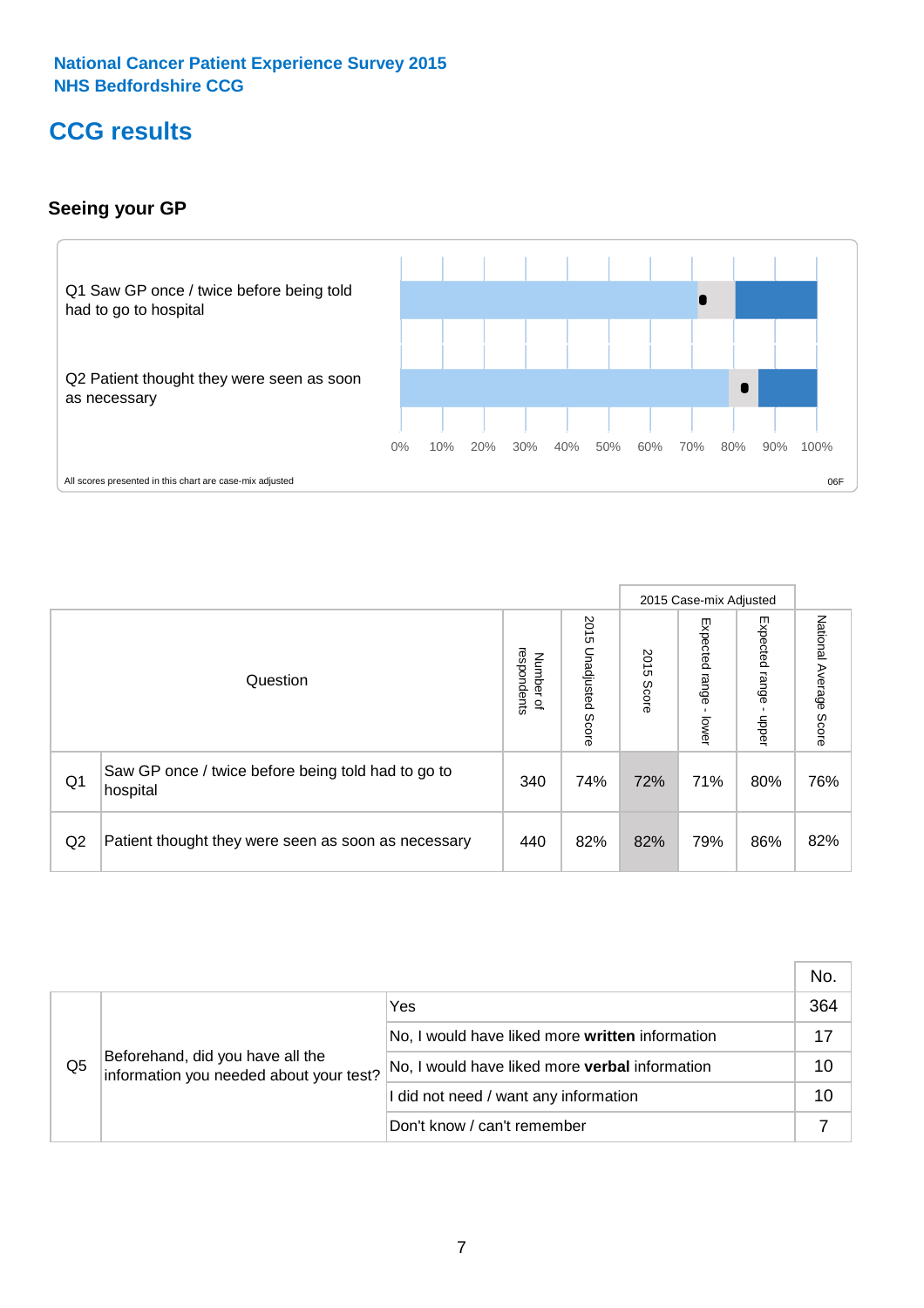## **Diagnostic tests**



|                |                                                                       |                                   |                             |               | 2015 Case-mix Adjusted  |                         |                           |
|----------------|-----------------------------------------------------------------------|-----------------------------------|-----------------------------|---------------|-------------------------|-------------------------|---------------------------|
|                | Question                                                              | respondents<br>Number<br>$\Omega$ | 2015<br>Unadjusted<br>Score | 2015<br>Score | Expected range<br>lower | Expected range<br>nbber | National Average<br>Score |
| Q <sub>6</sub> | The length of time waiting for the test to be done was<br>about right | 388                               | 86%                         | 86%           | 83%                     | 90%                     | 87%                       |
| Q7             | Given complete explanation of test results in<br>understandable way   | 392                               | 77%                         | 77%           | 75%                     | 83%                     | 79%                       |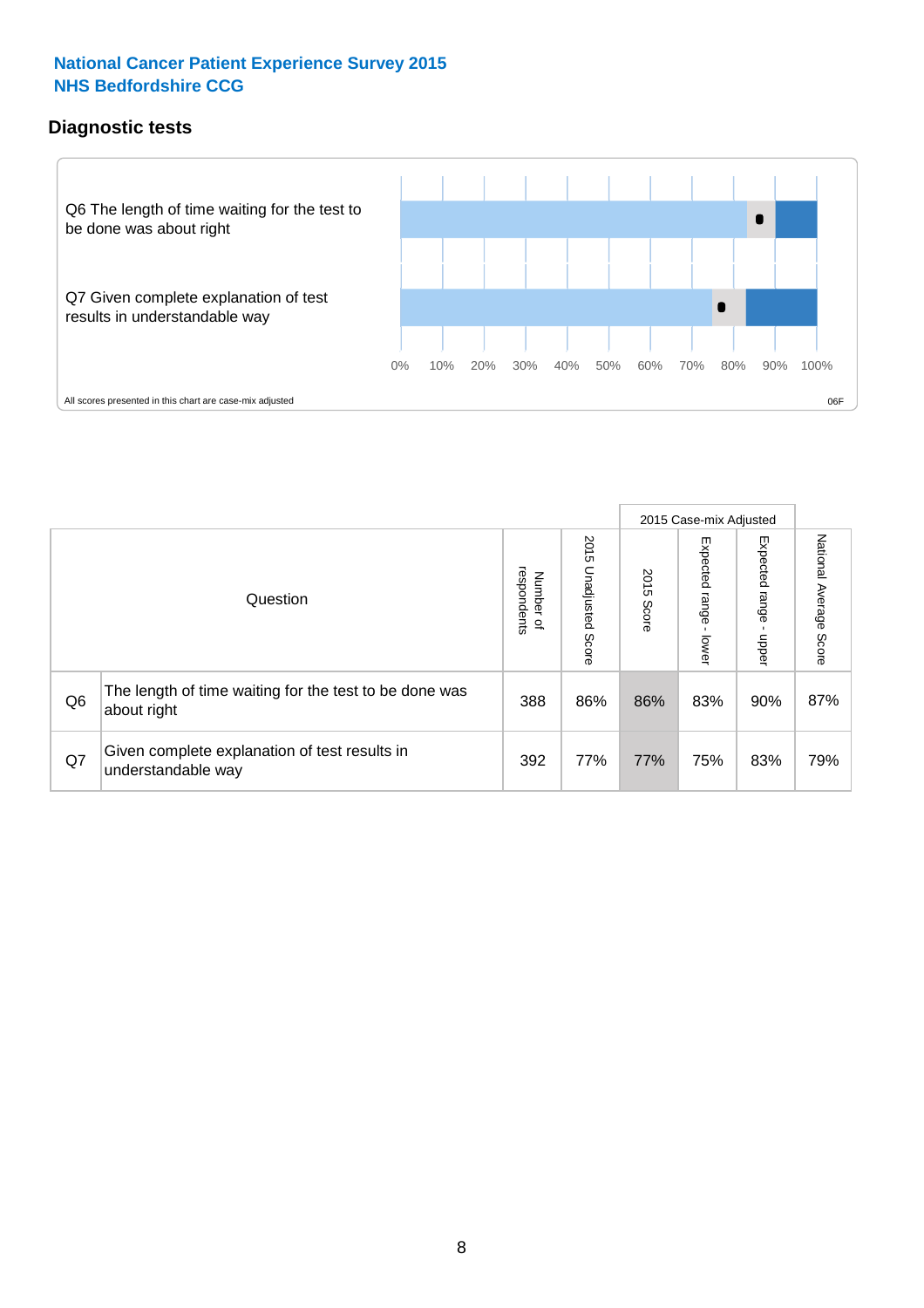#### **Finding out what was wrong with you**



|                |                                                                                            |                          |                                 |               | 2015 Case-mix Adjusted                    |                                           |                        |
|----------------|--------------------------------------------------------------------------------------------|--------------------------|---------------------------------|---------------|-------------------------------------------|-------------------------------------------|------------------------|
|                | Question                                                                                   | respondents<br>Number of | 2015<br><b>Unadjusted Score</b> | 2015<br>Score | Expected range<br>$\blacksquare$<br>lower | Expected range<br>$\blacksquare$<br>nbber | National Average Score |
| Q8             | Patient told they could bring a family member or friend<br>when first told they had cancer | 373                      | 78%                             | 79%           | 75%                                       | 83%                                       | 79%                    |
| Q <sub>9</sub> | Patient felt they were told sensitively that they had cancer                               | 447                      | 88%                             | 88%           | 81%                                       | 88%                                       | 84%                    |
| Q10            | Patient completely understood the explanation of what<br>was wrong                         | 446                      | 73%                             | 72%           | 69%                                       | 77%                                       | 73%                    |
| Q11            | Patient given easy to understand written information<br>about the type of cancer they had  | 399                      | 69%                             | 69%           | 67%                                       | 76%                                       | 72%                    |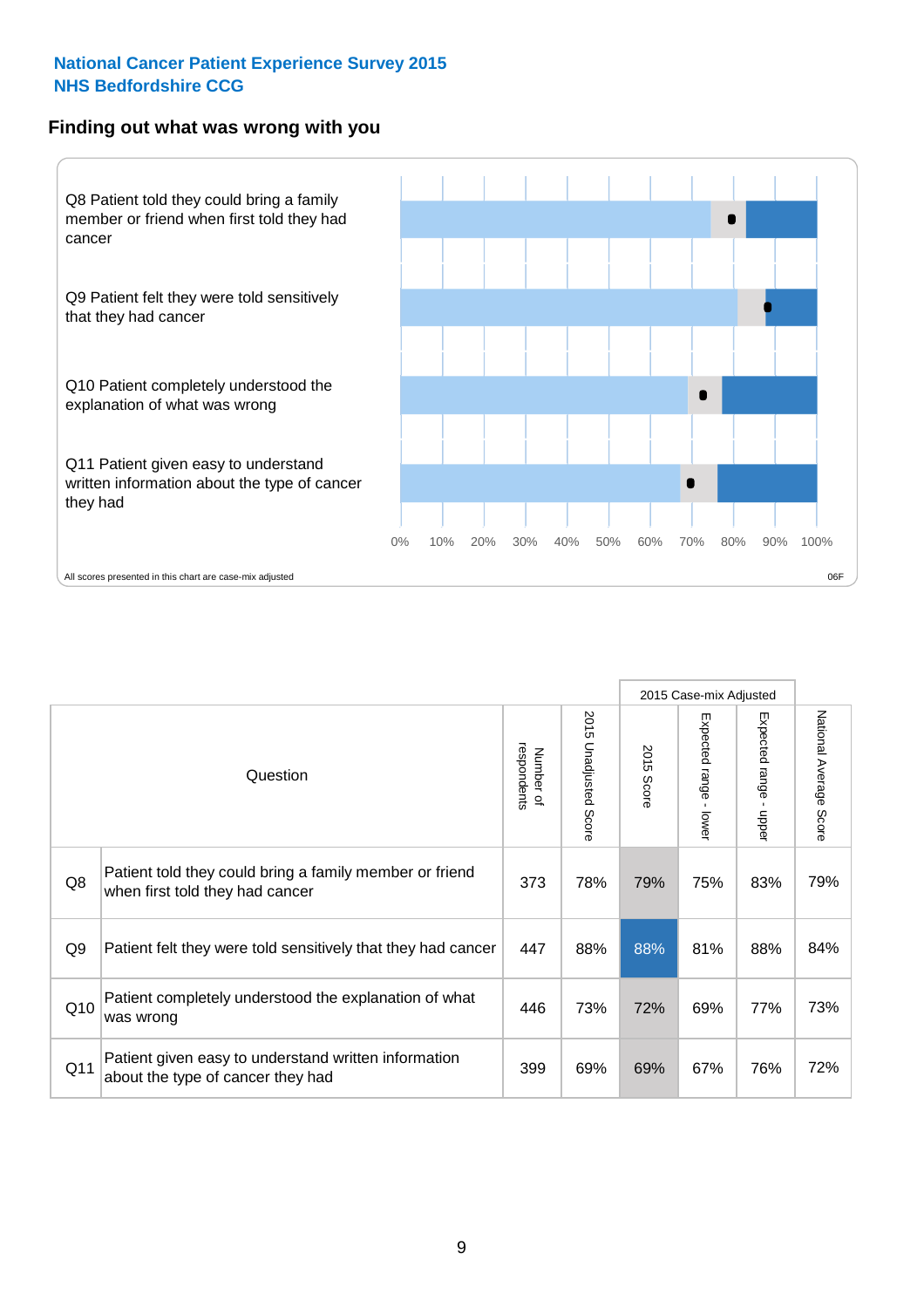### **Finding out what was wrong with you**



|     |                                                                                         |                          |                       |               | 2015 Case-mix Adjusted                  |                           |                        |
|-----|-----------------------------------------------------------------------------------------|--------------------------|-----------------------|---------------|-----------------------------------------|---------------------------|------------------------|
|     | Question                                                                                | respondents<br>Number of | 2015 Unadjusted Score | 2015<br>Score | Expected range<br>$\mathbf{r}$<br>lower | Expected range -<br>nbber | National Average Score |
| Q12 | Patient felt that treatment options were completely<br>explained                        | 385                      | 80%                   | 80%           | 79%                                     | 86%                       | 83%                    |
| Q13 | Possible side effects explained in an understandable way                                | 426                      | 71%                   | 71%           | 69%                                     | 77%                       | 73%                    |
| Q14 | Patient given practical advice and support in dealing with<br>side effects of treatment | 431                      | 67%                   | 67%           | 62%                                     | 71%                       | 66%                    |
| Q15 | Patient definitely told about side effects that could affect<br>them in the future      | 395                      | 53%                   | 53%           | 49%                                     | 59%                       | 54%                    |
| Q16 | Patient definitely involved in decisions about care and<br>treatment                    | 422                      | 80%                   | 80%           | 74%                                     | 82%                       | 78%                    |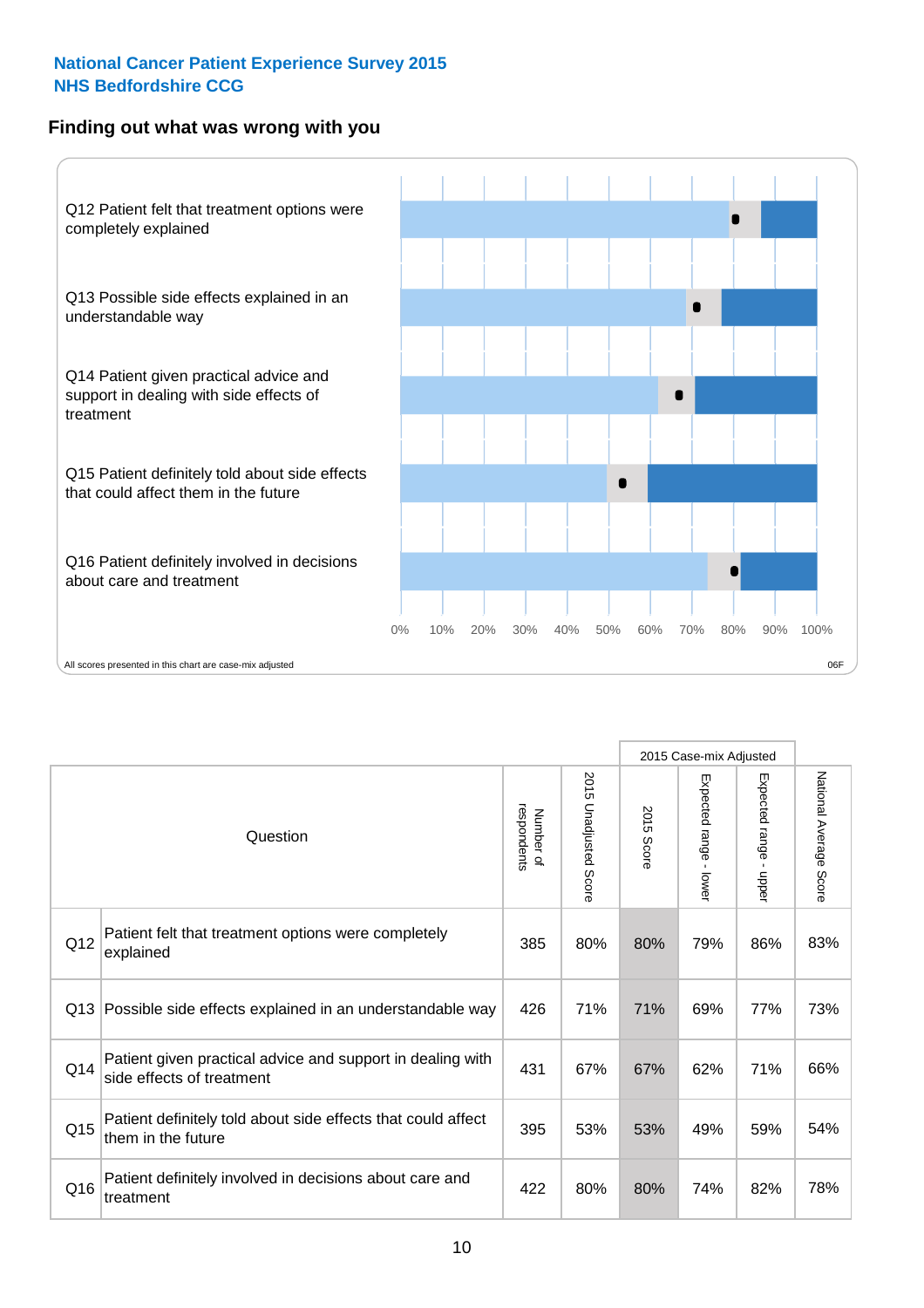#### **Clinical Nurse Specialist**



|     |                                                                                     |                          |                       |               | 2015 Case-mix Adjusted  |                              |                                  |
|-----|-------------------------------------------------------------------------------------|--------------------------|-----------------------|---------------|-------------------------|------------------------------|----------------------------------|
|     | Question                                                                            | respondents<br>Number of | 2015 Unadjusted Score | 2015<br>Score | Expected range<br>lower | Expected<br>l range<br>nbber | National Average<br><b>Score</b> |
| Q17 | Patient given the name of the CNS who would support<br>them through their treatment | 436                      | 91%                   | 91%           | 87%                     | 93%                          | 90%                              |
| Q18 | Patient found it easy to contact their CNS                                          | 349                      | 88%                   | 88%           | 82%                     | 91%                          | 87%                              |
| Q19 | Get understandable answers to important questions all or<br>most of the time        | 339                      | 91%                   | 91%           | 85%                     | 92%                          | 89%                              |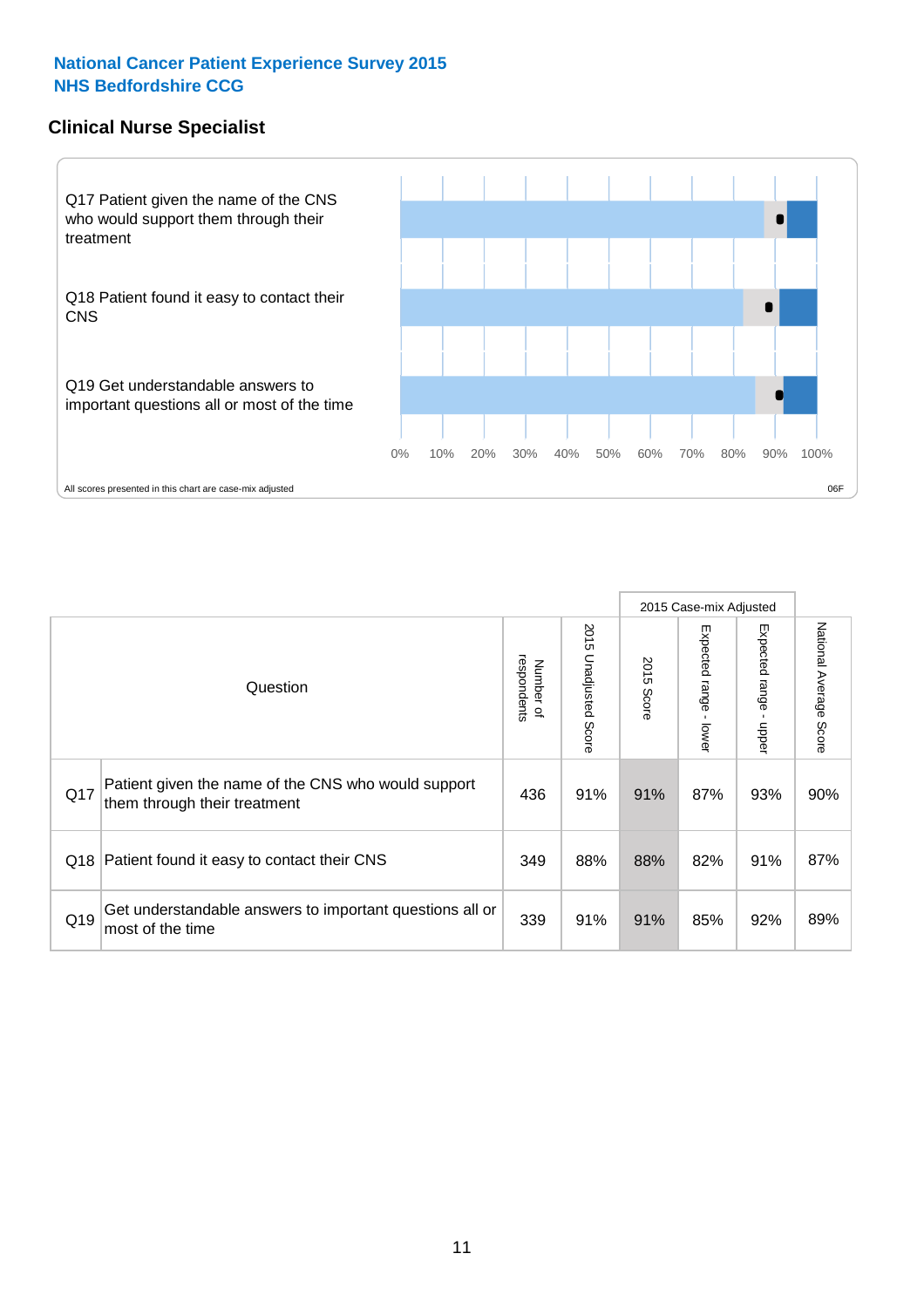#### **Support for people with cancer**



|                 |                                                                                            |                          |                       |               | 2015 Case-mix Adjusted    |                           |                        |
|-----------------|--------------------------------------------------------------------------------------------|--------------------------|-----------------------|---------------|---------------------------|---------------------------|------------------------|
|                 | Question                                                                                   | respondents<br>Number of | 2015 Unadjusted Score | 2015<br>Score | Expected range<br>- lower | Expected range -<br>nbber | National Average Score |
| Q20             | Hospital staff gave information about support groups                                       | 314                      | 86%                   | 86%           | 78%                       | 88%                       | 83%                    |
| Q <sub>21</sub> | Hospital staff gave information about impact cancer could<br>have on day to day activities | 277                      | 81%                   | 81%           | 76%                       | 85%                       | 81%                    |
| Q22             | Hospital staff gave information on getting financial help                                  | 208                      | 58%                   | 57%           | 48%                       | 62%                       | 55%                    |
| Q <sub>23</sub> | Hospital staff told patient they could get free prescriptions                              | 211                      | 82%                   | 83%           | 75%                       | 86%                       | 80%                    |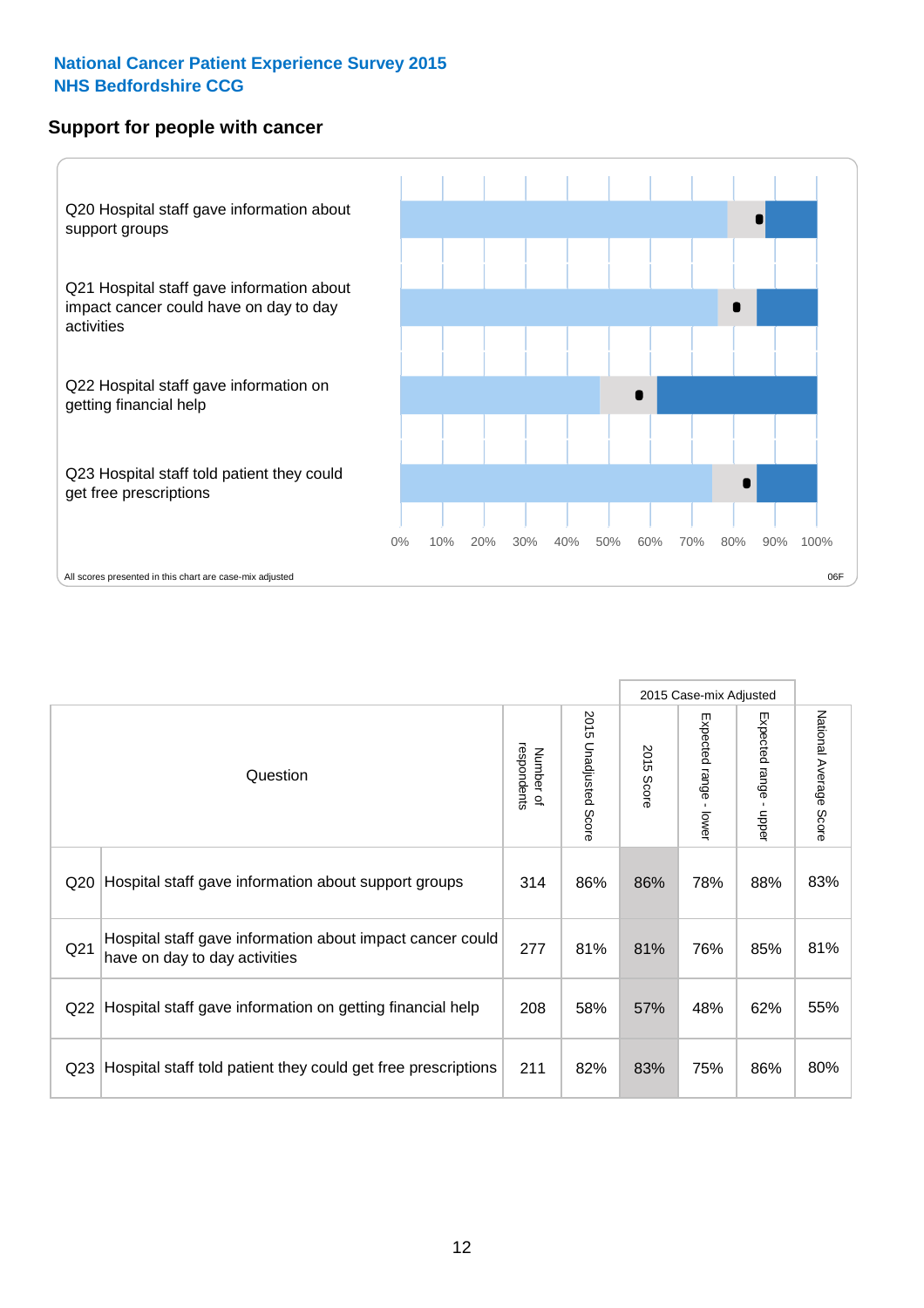### **Operations**



|     |                                                                 |                                              |                             |                   | 2015 Case-mix Adjusted     |                            |                              |
|-----|-----------------------------------------------------------------|----------------------------------------------|-----------------------------|-------------------|----------------------------|----------------------------|------------------------------|
|     | Question                                                        | respondents<br>Number<br>$\overline{\sigma}$ | 2015<br>Unadjusted<br>Score | 201<br>c<br>Score | Expected<br>range<br>lower | Expected<br>range<br>doper | National<br>Average<br>Score |
| Q26 | Staff explained how operation had gone in<br>understandable way | 274                                          | 78%                         | 78%               | 73%                        | 83%                        | 78%                          |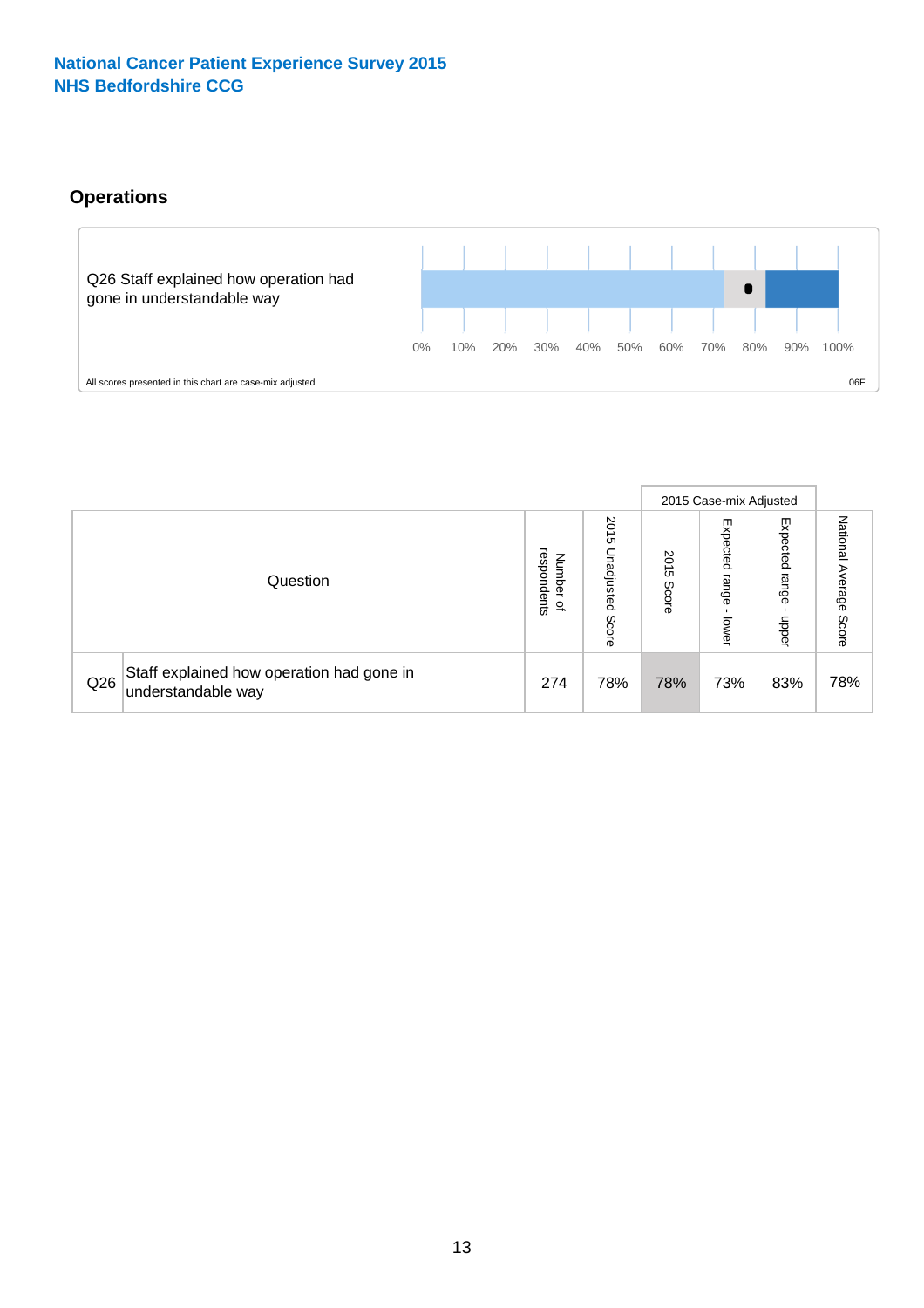### **Hospital care as an inpatient (Part 1 of 3)**



All scores presented in this chart are case-mix adjusted  $06F$ 

|                 |                                                                                           |                          |                                 |                      | 2015 Case-mix Adjusted                    |                                         |                        |
|-----------------|-------------------------------------------------------------------------------------------|--------------------------|---------------------------------|----------------------|-------------------------------------------|-----------------------------------------|------------------------|
|                 | Question                                                                                  | respondents<br>Number of | 2015<br><b>Unadjusted Score</b> | 2015<br><b>Score</b> | Expected range<br>$\blacksquare$<br>lower | Expected range<br>$\mathbf{I}$<br>nbber | National Average Score |
| Q28             | Groups of doctors or nurses did not talk in front of patient<br>as if they were not there | 293                      | 83%                             | 82%                  | 77%                                       | 86%                                     | 81%                    |
| Q29             | Patient had confidence and trust in all doctors treating<br>them                          | 293                      | 85%                             | 85%                  | 80%                                       | 88%                                     | 84%                    |
| Q30             | Patient's family or someone close definitely had<br>opportunity to talk to doctor         | 239                      | 72%                             | 73%                  | 66%                                       | 78%                                     | 72%                    |
| Q <sub>31</sub> | Patient had confidence and trust in all ward nurses                                       | 293                      | 68%                             | 69%                  | 67%                                       | 78%                                     | 72%                    |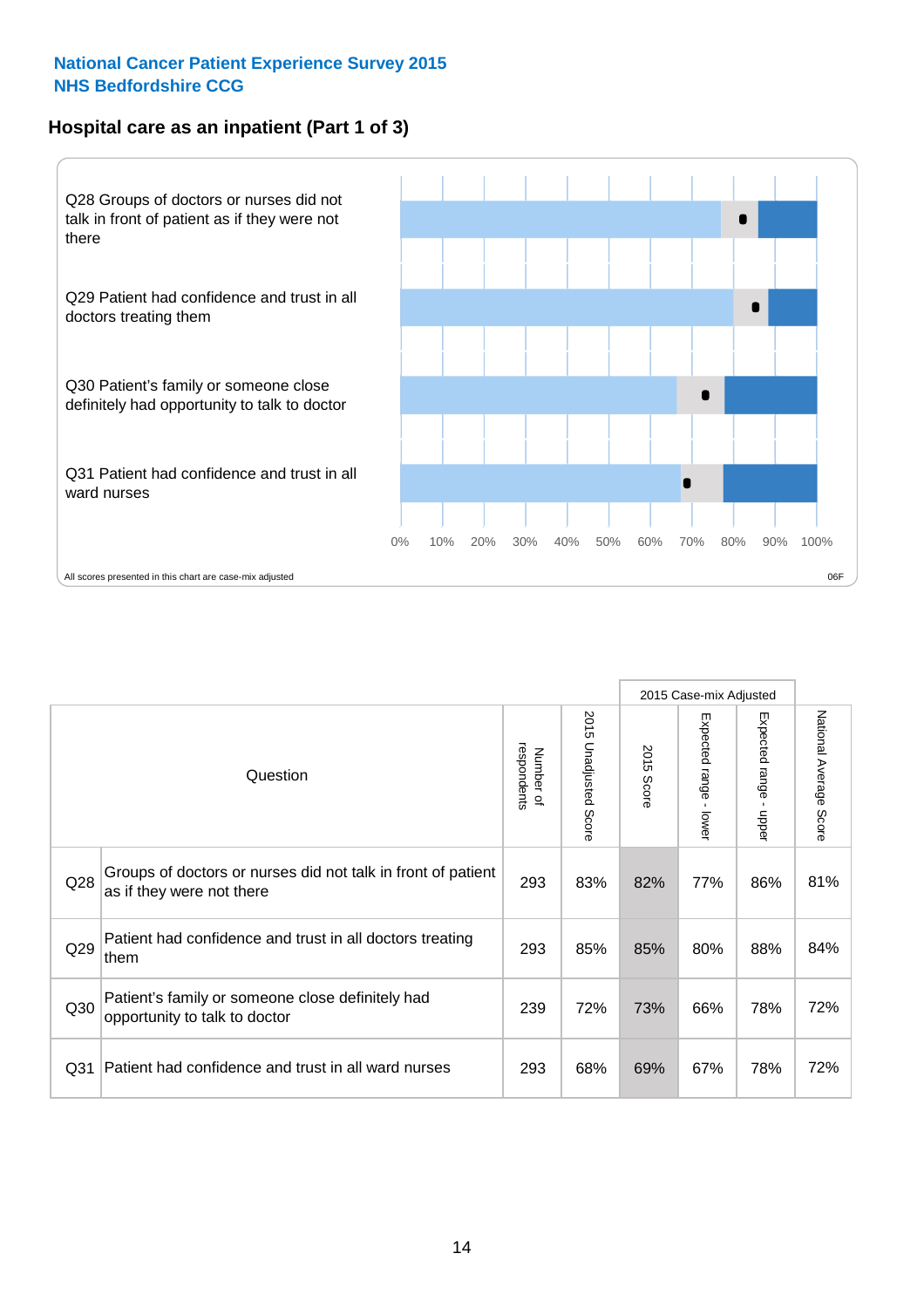### **Hospital care as an inpatient (Part 2 of 3)**



|     |                                                                         |                          |                                 |               | 2015 Case-mix Adjusted  |                        |                        |
|-----|-------------------------------------------------------------------------|--------------------------|---------------------------------|---------------|-------------------------|------------------------|------------------------|
|     | Question                                                                | respondents<br>Number of | 2015<br><b>Unadjusted Score</b> | 2015<br>Score | Expected range<br>lower | Expected range - upper | National Average Score |
| Q32 | Always / nearly always enough nurses on duty                            | 289                      | 65%                             | 65%           | 61%                     | 72%                    | 66%                    |
| Q33 | All staff asked patient what name they preferred to be<br>called by     | 286                      | 59%                             | 60%           | 57%                     | 76%                    | 67%                    |
| Q34 | Always given enough privacy when discussing condition<br>or treatment   | 293                      | 85%                             | 86%           | 81%                     | 89%                    | 85%                    |
| Q35 | Patient was able to discuss worries or fears with staff<br>during visit | 217                      | 53%                             | 53%           | 45%                     | 59%                    | 52%                    |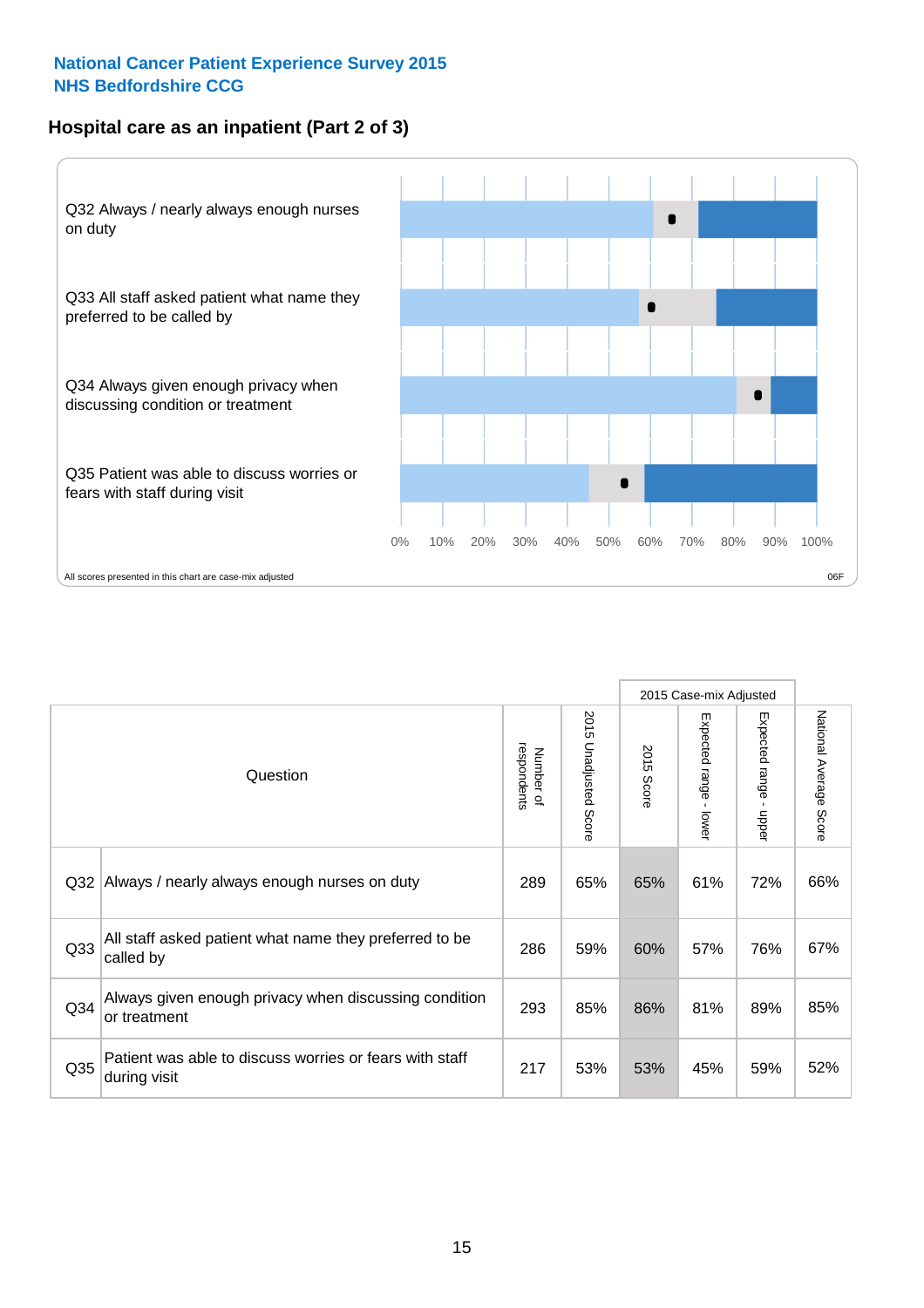### **Hospital care as an inpatient (Part 3 of 3)**



|                 |                                                                                     |                          |                                 |               | 2015 Case-mix Adjusted  |                        |                        |
|-----------------|-------------------------------------------------------------------------------------|--------------------------|---------------------------------|---------------|-------------------------|------------------------|------------------------|
|                 | Question                                                                            | respondents<br>Number of | 2015<br><b>Unadjusted Score</b> | 2015<br>Score | Expected range<br>lower | Expected range - upper | National Average Score |
| Q36             | Hospital staff definitely did everything to help control pain                       | 263                      | 83%                             | 83%           | 79%                     | 88%                    | 84%                    |
| Q <sub>37</sub> | Always treated with respect and dignity by staff                                    | 292                      | 86%                             | 86%           | 84%                     | 91%                    | 87%                    |
| Q38             | Given clear written information about what should / should<br>not do post discharge | 274                      | 85%                             | 85%           | 80%                     | 89%                    | 84%                    |
| Q39             | Staff told patient who to contact if worried post discharge                         | 287                      | 92%                             | 92%           | 91%                     | 96%                    | 94%                    |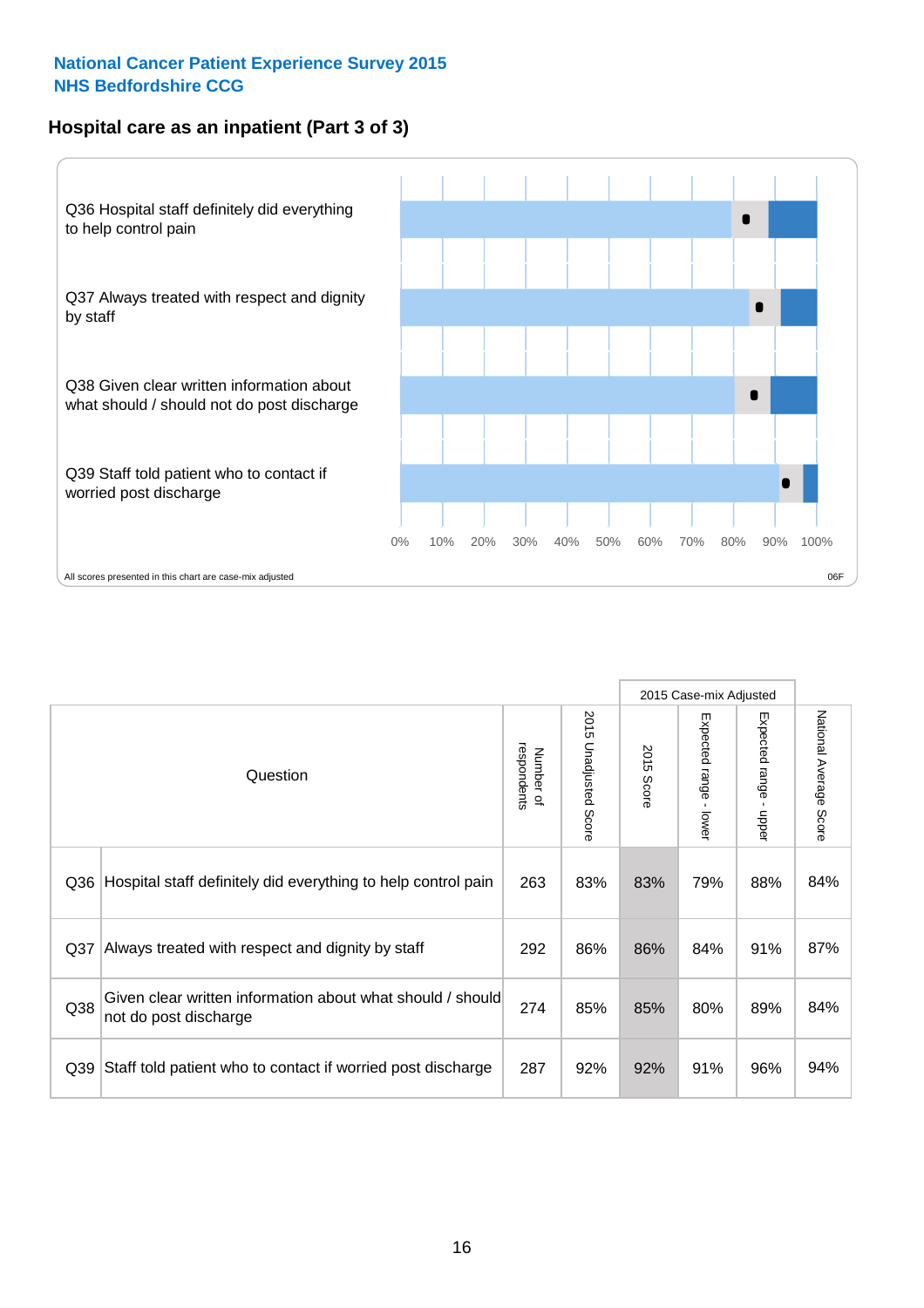### **Hospital care as a day patient / outpatient (Part 1 of 2)**



|     |                                                                                    |                          |                                 | 2015 Case-mix Adjusted |                                         |                                         |                        |
|-----|------------------------------------------------------------------------------------|--------------------------|---------------------------------|------------------------|-----------------------------------------|-----------------------------------------|------------------------|
|     | Question                                                                           | respondents<br>Number of | 2015<br><b>Unadjusted Score</b> | 2015<br><b>Score</b>   | Expected range<br>$\mathbf{r}$<br>lower | Expected range<br>$\mathbf{I}$<br>nbber | National Average Score |
| Q41 | Patient was able to discuss worries or fears with staff<br>during visit            | 317                      | 72%                             | 72%                    | 65%                                     | 75%                                     | 70%                    |
| Q42 | Doctor had the right notes and other documentation with<br>them                    | 386                      | 95%                             | 96%                    | 94%                                     | 98%                                     | 96%                    |
| Q44 | Beforehand patient had all information needed about<br>radiotherapy treatment      | 89                       | 84%                             | 85%                    | 79%                                     | 93%                                     | 86%                    |
| Q45 | Patient given understandable information about whether<br>radiotherapy was working | 76                       | 49%                             | 50%                    | 49%                                     | 71%                                     | 60%                    |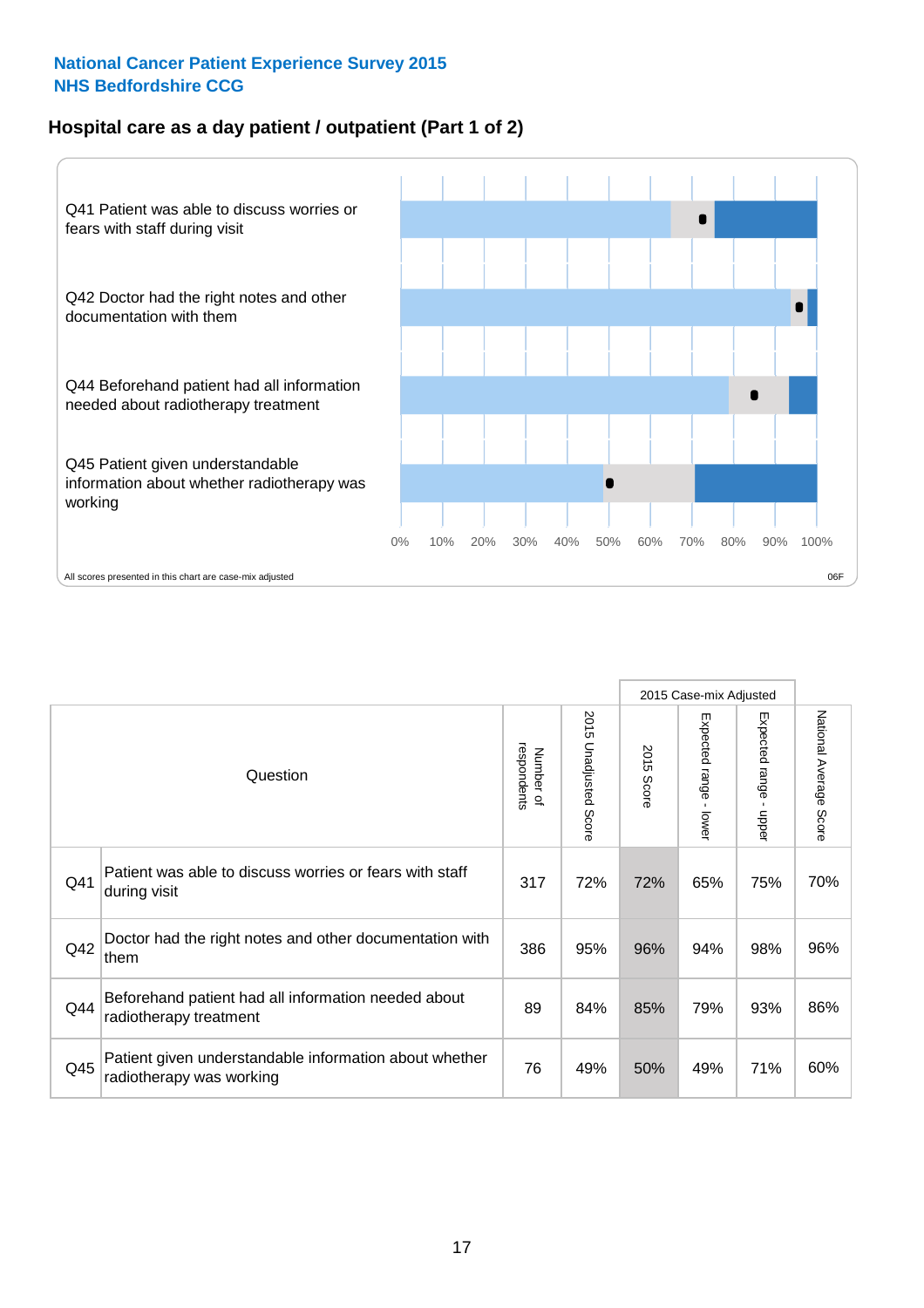### **Hospital care as a day patient / outpatient (Part 2 of 2)**



|     |                                                                                    |                                    |                             | 2015 Case-mix Adjusted |                             |                         |                        |
|-----|------------------------------------------------------------------------------------|------------------------------------|-----------------------------|------------------------|-----------------------------|-------------------------|------------------------|
|     | Question                                                                           | Number of<br>respondents<br>Number | 2015<br>Unadjusted<br>Score | 2015<br>Score          | Expected<br>Irange<br>lower | Expected range<br>nbber | National Average Score |
| Q47 | Beforehand patient had all information needed about<br>chemotherapy treatment      | 195                                | 86%                         | 86%                    | 79%                         | 89%                     | 84%                    |
| Q48 | Patient given understandable information about whether<br>chemotherapy was working | 184                                | 71%                         | 71%                    | 61%                         | 75%                     | 68%                    |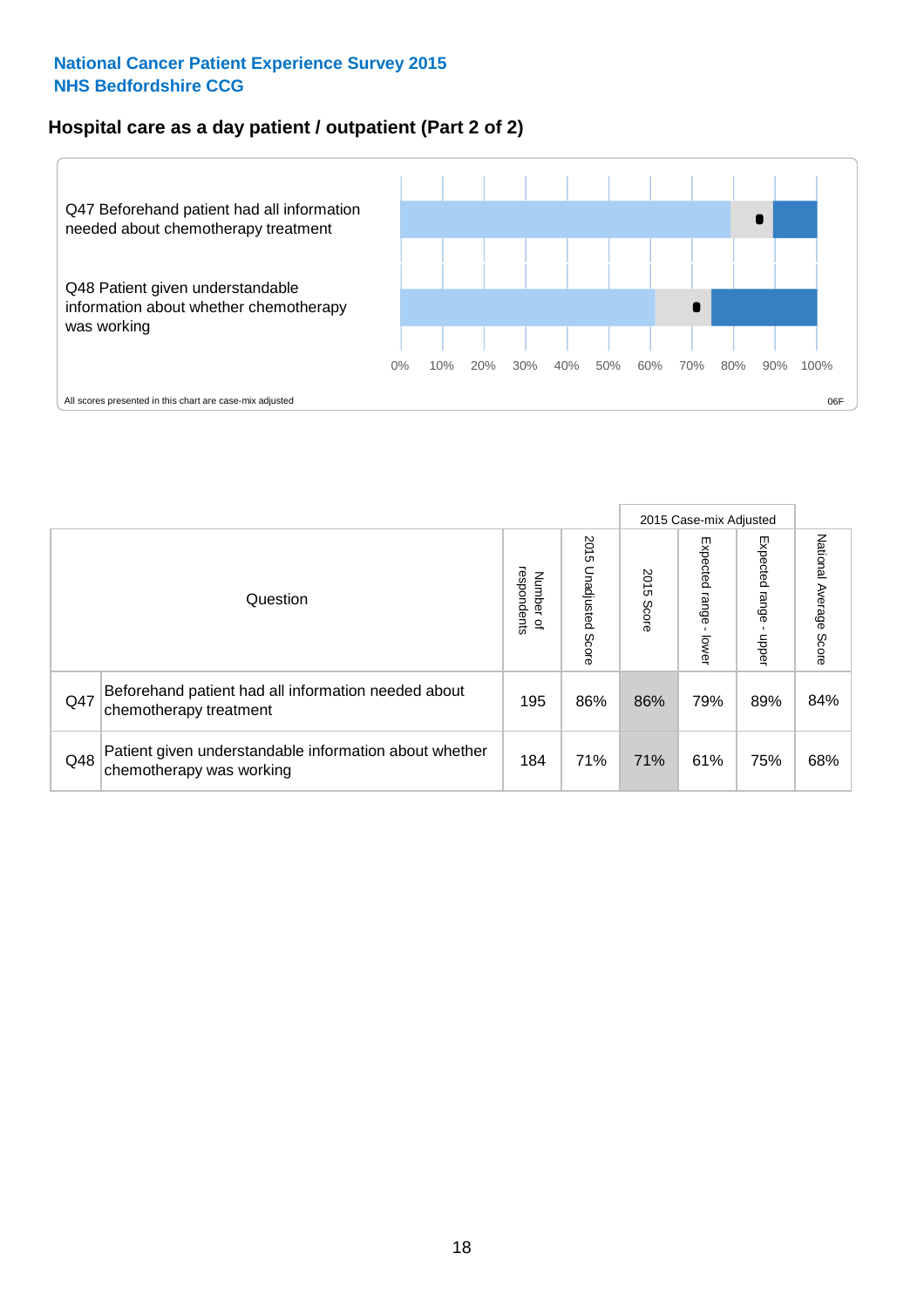#### **Home care and support**



All scores presented in this chart are case-mix adjusted

|                 |                                                                                                     |                          | 2015 Case-mix Adjusted   |                      |                         |                        |                                  |
|-----------------|-----------------------------------------------------------------------------------------------------|--------------------------|--------------------------|----------------------|-------------------------|------------------------|----------------------------------|
|                 | Question                                                                                            | respondents<br>Number of | 2015<br>Unadjusted Score | 2015<br><b>Score</b> | Expected range<br>lower | Expected range<br>ddau | National Average<br><b>Score</b> |
| Q49             | Hospital staff gave family or someone close all the<br>information needed to help with care at home | 361                      | 57%                      | 57%                  | 52%                     | 63%                    | 58%                              |
| Q50             | Patient definitely given enough support from health or<br>social services during treatment          | 227                      | 54%                      | 53%                  | 46%                     | 61%                    | 54%                              |
| Q <sub>51</sub> | Patient definitely given enough support from health or<br>social services after treatment           | 135                      | 55%                      | 54%                  | 36%                     | 53%                    | 45%                              |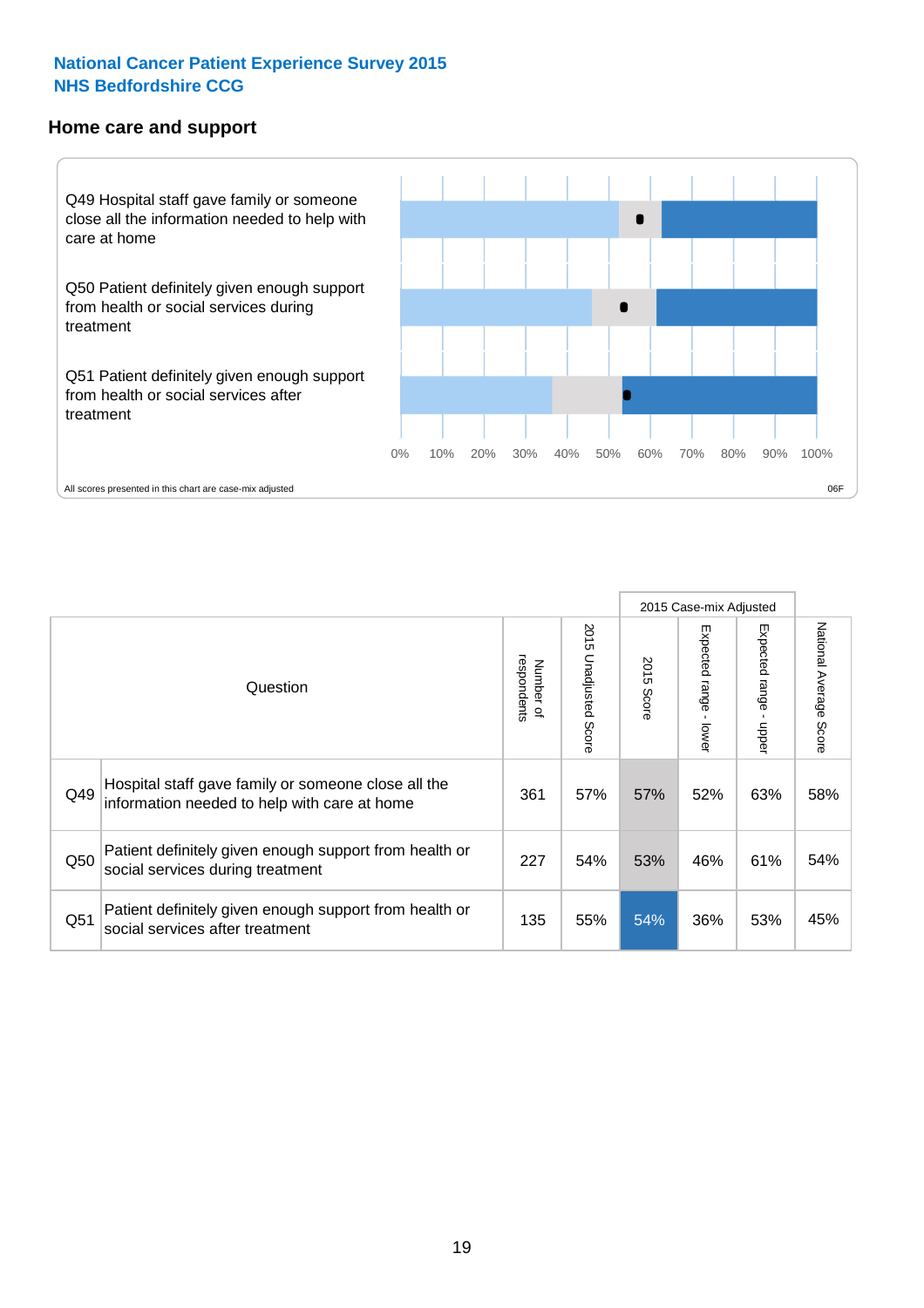### **Care from your general practice**



|     |                                                                           |                                       |                             | 2015 Case-mix Adjusted |                                   |                            |                           |
|-----|---------------------------------------------------------------------------|---------------------------------------|-----------------------------|------------------------|-----------------------------------|----------------------------|---------------------------|
|     | Question                                                                  | respondents<br>Number<br>$\mathbf{Q}$ | 2015<br>Unadjusted<br>Score | 2015<br>Score          | Expected<br><b>Lange</b><br>lower | Expected<br>range<br>doper | National Average<br>Score |
| Q52 | GP given enough information about patient's condition<br>and treatment    | 392                                   | 94%                         | 94%                    | 93%                               | 97%                        | 95%                       |
| Q53 | Practice staff definitely did everything they could to<br>support patient | 316                                   | 59%                         | 59%                    | 57%                               | 68%                        | 63%                       |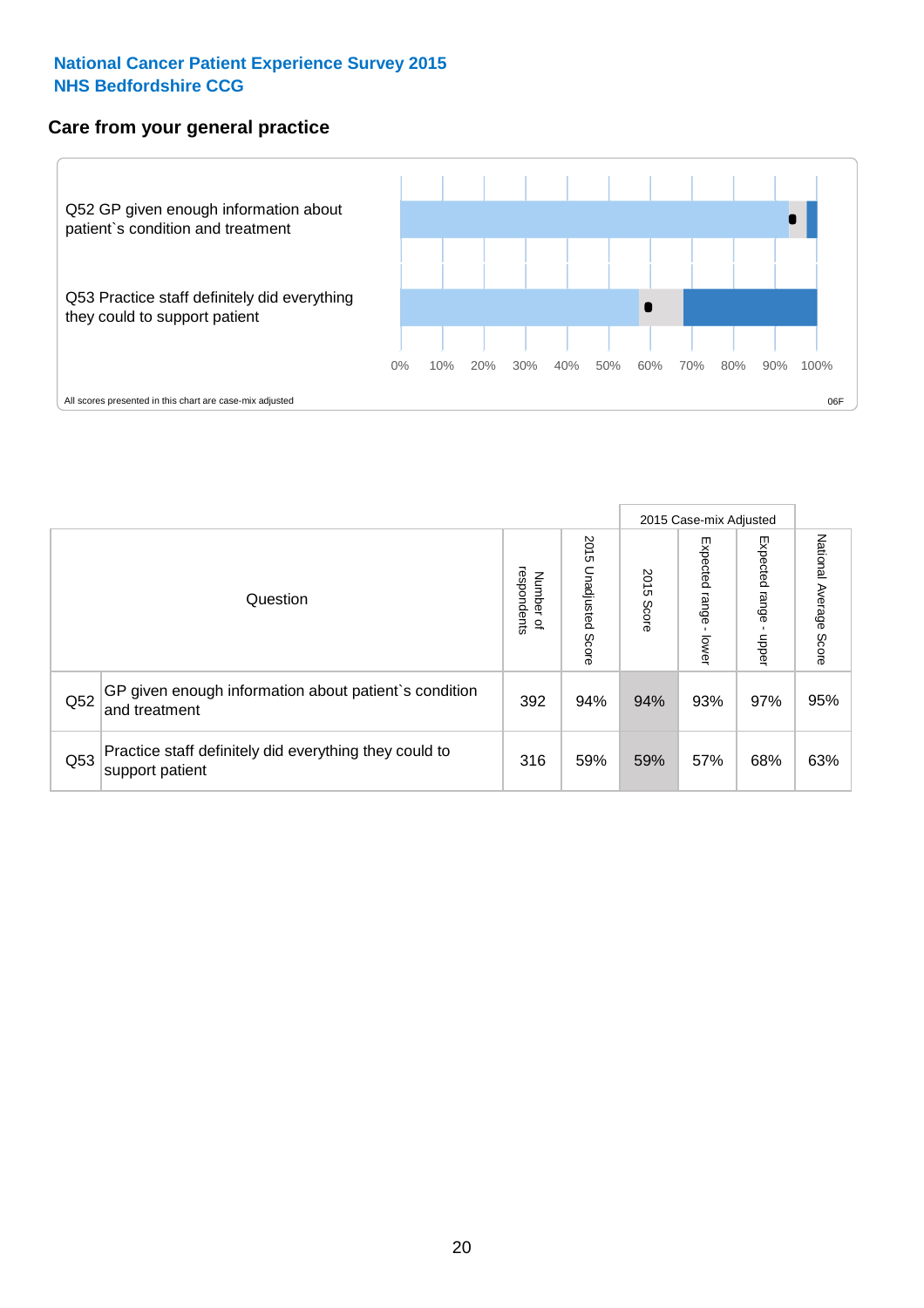## **Your overall NHS care (Part 1 of 2)**



|     |                                                                    |                          |                                 | 2015 Case-mix Adjusted |                         |                                           |                        |
|-----|--------------------------------------------------------------------|--------------------------|---------------------------------|------------------------|-------------------------|-------------------------------------------|------------------------|
|     | Question                                                           | respondents<br>Number of | 2015<br><b>Unadjusted Score</b> | 2015<br><b>Score</b>   | Expected range<br>lower | Expected range<br>$\blacksquare$<br>nbber | National Average Score |
| Q54 | Hospital and community staff always worked well together           | 436                      | 58%                             | 59%                    | 55%                     | 66%                                       | 61%                    |
| Q55 | Patient given a care plan                                          | 366                      | 34%                             | 36%                    | 28%                     | 38%                                       | 33%                    |
| Q56 | Overall the administration of the care was very good /<br>good     | 441                      | 89%                             | 89%                    | 86%                     | 92%                                       | 89%                    |
| Q57 | Length of time for attending clinics and appointments was<br>right | 440                      | 64%                             | 64%                    | 59%                     | 73%                                       | 66%                    |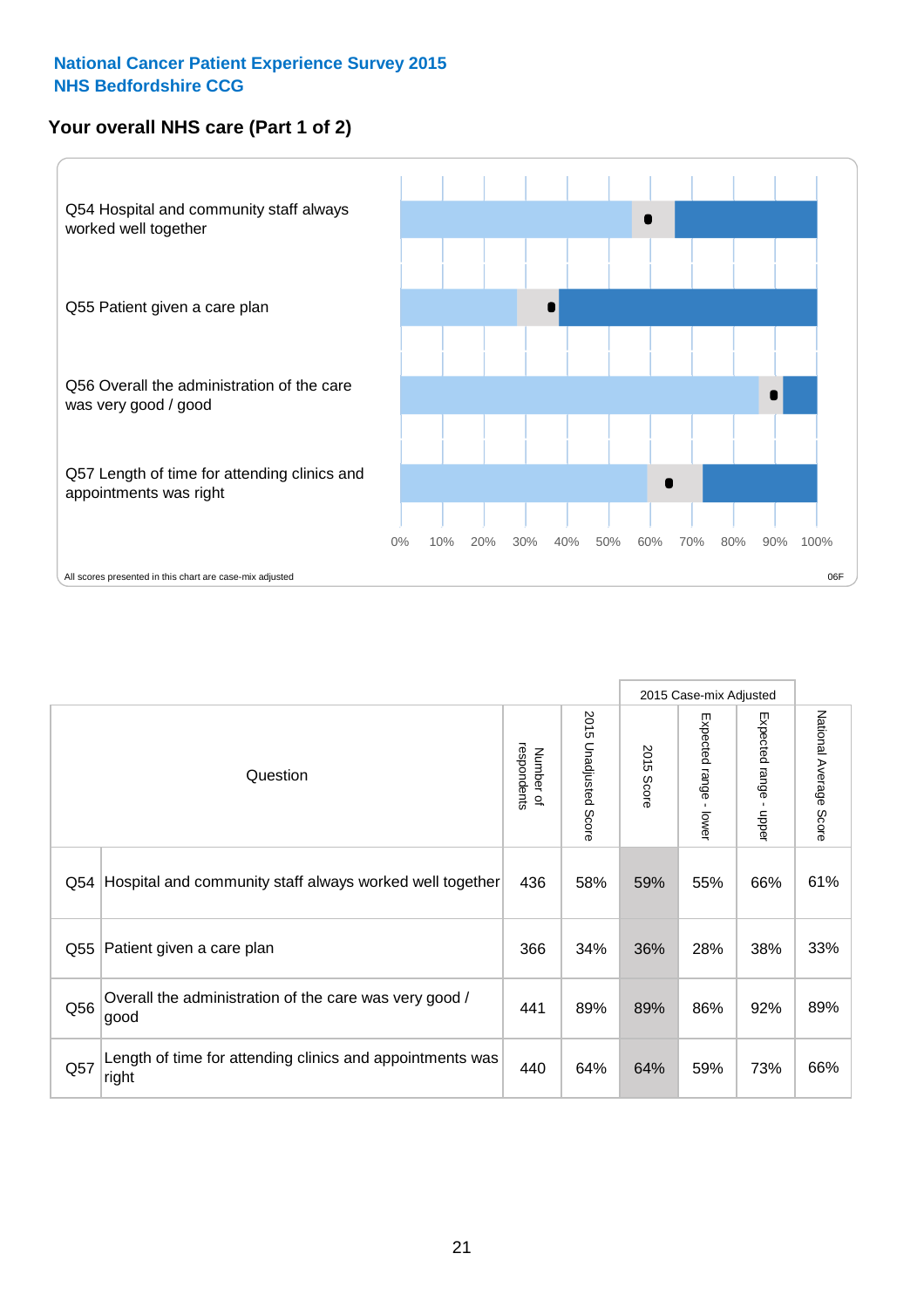### **Your overall NHS care (Part 2 of 2)**



|     |                                                       |                                   |                             |               | 2015 Case-mix Adjusted     |                            |                        |
|-----|-------------------------------------------------------|-----------------------------------|-----------------------------|---------------|----------------------------|----------------------------|------------------------|
|     | Question                                              | respondents<br>Number<br>$\Omega$ | 2015<br>Unadjusted<br>Score | 2015<br>Score | Expected<br>range<br>lower | Expected<br>range<br>nbber | National Average Score |
| Q58 | Taking part in cancer research discussed with patient | 421                               | 26%                         | 26%           | 21%                        | 35%                        | 28%                    |



|     |                                                                        |                                              |                             |               |                                                    | 2015 Case-mix Adjusted                                |                              |
|-----|------------------------------------------------------------------------|----------------------------------------------|-----------------------------|---------------|----------------------------------------------------|-------------------------------------------------------|------------------------------|
|     | Question                                                               | respondents<br>Number<br>$\overline{\sigma}$ | 2015<br>Jnadjusted<br>Score | 2015<br>Score | OWer<br>limit<br>range<br>$\mathbf{a}$<br>expected | Upper<br>limit<br>range<br>$\overline{a}$<br>expected | National<br>Average<br>Score |
| Q59 | Patient's average rating of care scored from very poor to<br>very good | 439                                          | 8.7                         | 8.7           | 8.6                                                | 8.8                                                   | 8.7                          |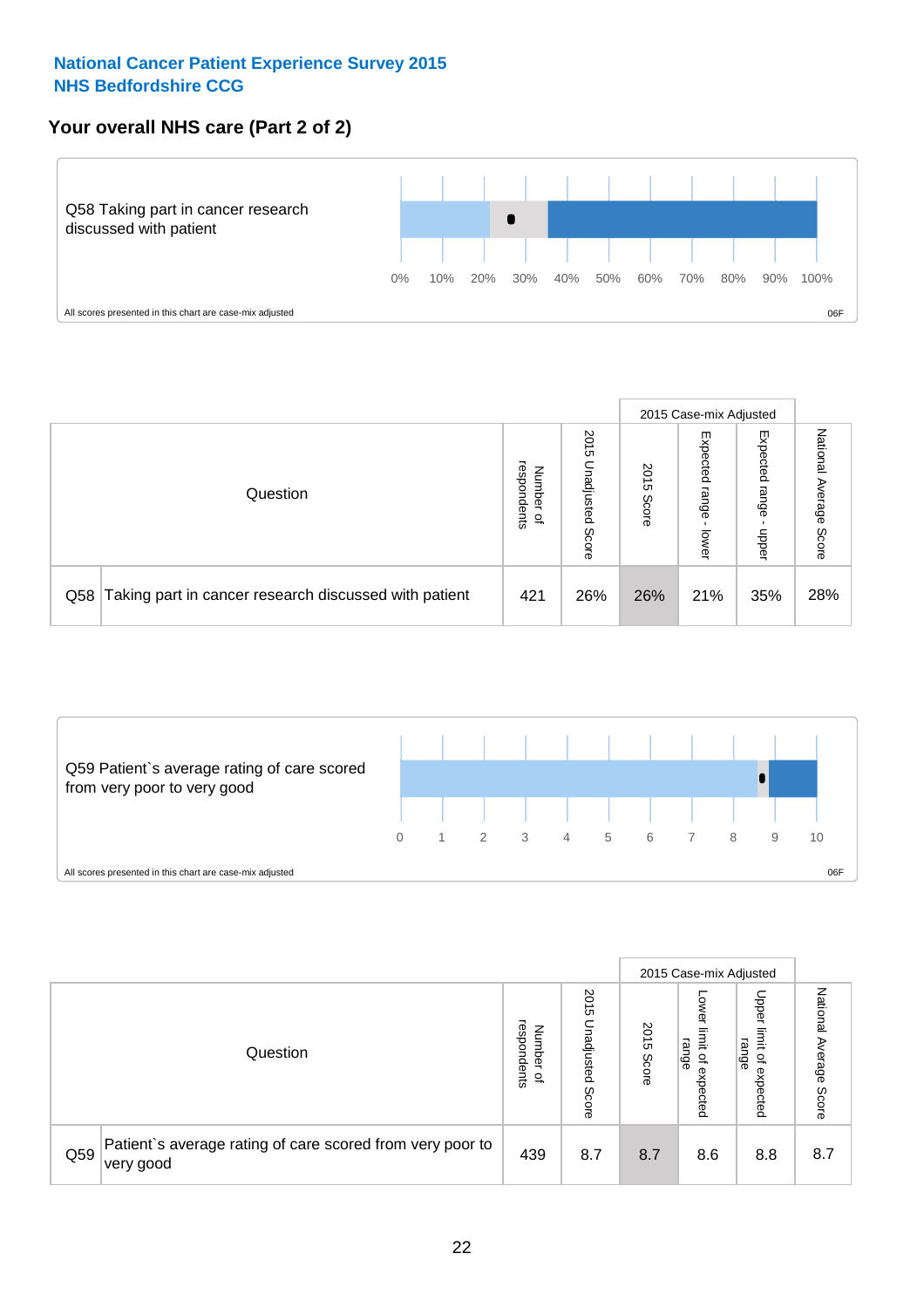## **Comparisons by tumour group for this CCG**

The following tables show the unadjusted CCG and the national percentage scores for each question broken down by tumour group. Where a cell in the table contains an asterisk this indicates that the number of patients in that group was below 21 and too small to display. Where a cell in the table contains "n.a." this indicates that there were no respondents for that tumour group.

## **Seeing your GP**

|                      | Q1. Saw GP once /<br>had to go to hospital | twice before being told | Q2. Patient thought<br>they were seen as<br>soon as necessary |                 |  |
|----------------------|--------------------------------------------|-------------------------|---------------------------------------------------------------|-----------------|--|
| <b>Cancer type</b>   | This CCG <sup>\$</sup>                     | <b>National</b>         | This CCG <sup>\$</sup>                                        | <b>National</b> |  |
| Brain / CNS          | n.a.                                       | 60%                     | $\star$                                                       | 77%             |  |
| <b>Breast</b>        | 94%                                        | 93%                     | 89%                                                           | 88%             |  |
| Colorectal / LGT     | 70%                                        | 72%                     | 75%                                                           | 80%             |  |
| Gynaecological       | 71%                                        | 75%                     | 65%                                                           | 78%             |  |
| Haematological       | 57%                                        | 64%                     | 79%                                                           | 80%             |  |
| <b>Head and Neck</b> | $\star$                                    | 77%                     | $\star$                                                       | 79%             |  |
| Lung                 | $\star$                                    | 69%                     | $\star$                                                       | 83%             |  |
| Prostate             | 71%                                        | 79%                     | 81%                                                           | 85%             |  |
| Sarcoma              | $\star$                                    | 64%                     | $\star$                                                       | 69%             |  |
| <b>Skin</b>          | $\star$                                    | 91%                     | $\star$                                                       | 87%             |  |
| <b>Upper Gastro</b>  | 68%                                        | 70%                     | 72%                                                           | 78%             |  |
| Urological           | 82%                                        | 81%                     | 91%                                                           | 84%             |  |
| Other                | 68%                                        | 70%                     | 81%                                                           | 78%             |  |
| <b>All Cancers</b>   | 74%                                        | 76%                     | 82%                                                           | 82%             |  |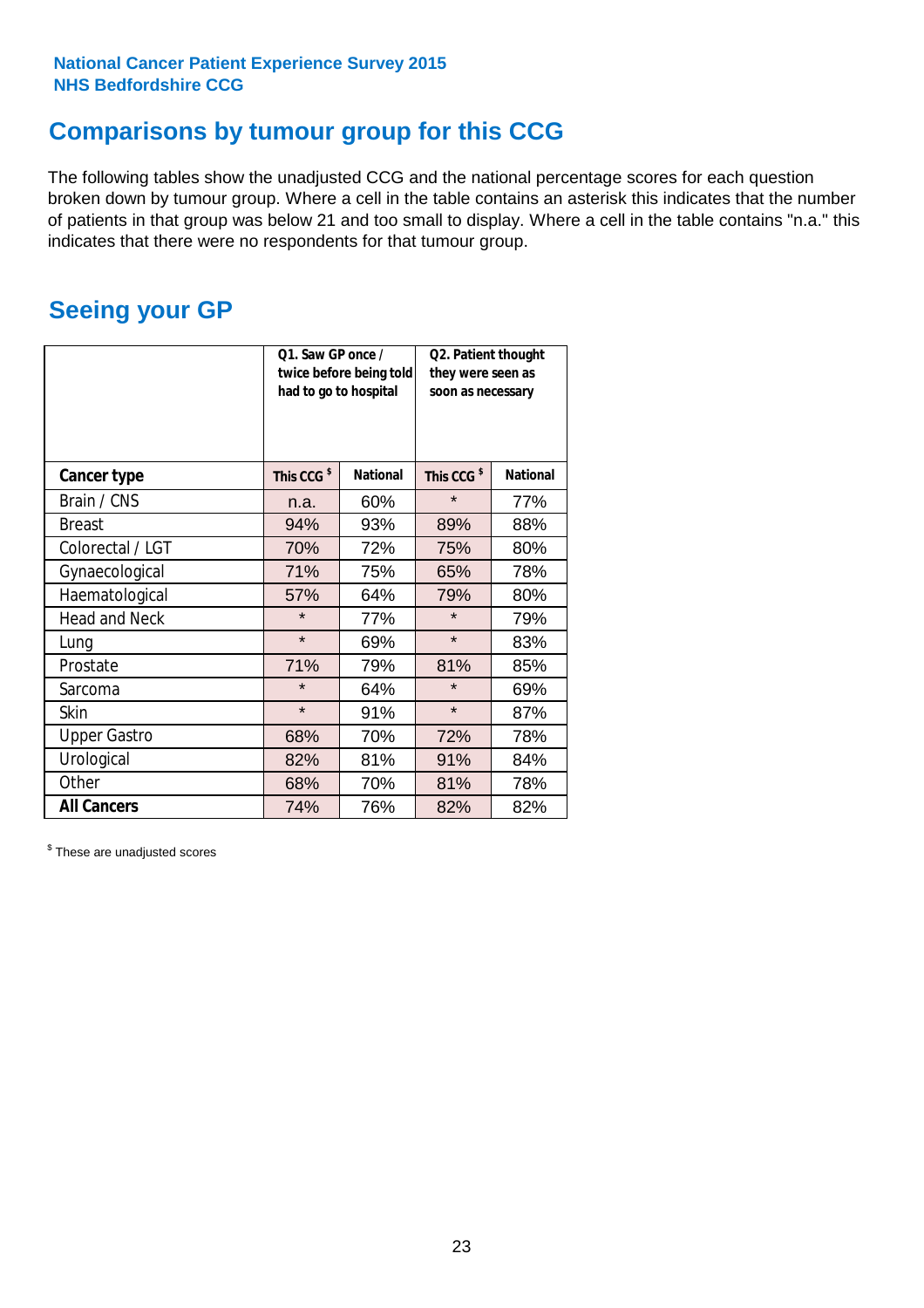## **Diagnostic tests**

|                      | be done was about<br>right | Q6. The length of time<br>waiting for the test to | Q7. Given complete<br>explanation of test<br>results in<br>understandable way |                 |  |
|----------------------|----------------------------|---------------------------------------------------|-------------------------------------------------------------------------------|-----------------|--|
| <b>Cancer type</b>   | This CCG <sup>\$</sup>     | <b>National</b>                                   | This CCG <sup>\$</sup>                                                        | <b>National</b> |  |
| Brain / CNS          | $\star$                    | 87%                                               | $\star$                                                                       | 69%             |  |
| <b>Breast</b>        | 91%                        | 90%                                               | 83%                                                                           | 82%             |  |
| Colorectal / LGT     | 75%                        | 86%                                               | 71%                                                                           | 81%             |  |
| Gynaecological       | $\star$                    | 84%                                               | $\star$                                                                       | 76%             |  |
| Haematological       | 92%                        | 87%                                               | 71%                                                                           | 76%             |  |
| <b>Head and Neck</b> | $\star$                    | 84%                                               | $\star$                                                                       | 77%             |  |
| Lung                 | $\star$                    | 87%                                               | $\star$                                                                       | 78%             |  |
| Prostate             | 74%                        | 85%                                               | 74%                                                                           | 79%             |  |
| Sarcoma              | $\star$                    | 81%                                               | $\star$                                                                       | 77%             |  |
| Skin                 | $\star$                    | 89%                                               | $\star$                                                                       | 85%             |  |
| <b>Upper Gastro</b>  | 71%                        | 83%                                               | 75%                                                                           | 77%             |  |
| Urological           | 94%                        | 85%                                               | 79%                                                                           | 78%             |  |
| Other                | 86%                        | 85%                                               | 74%                                                                           | 76%             |  |
| <b>All Cancers</b>   | 86%                        | 87%                                               | 77%                                                                           | 79%             |  |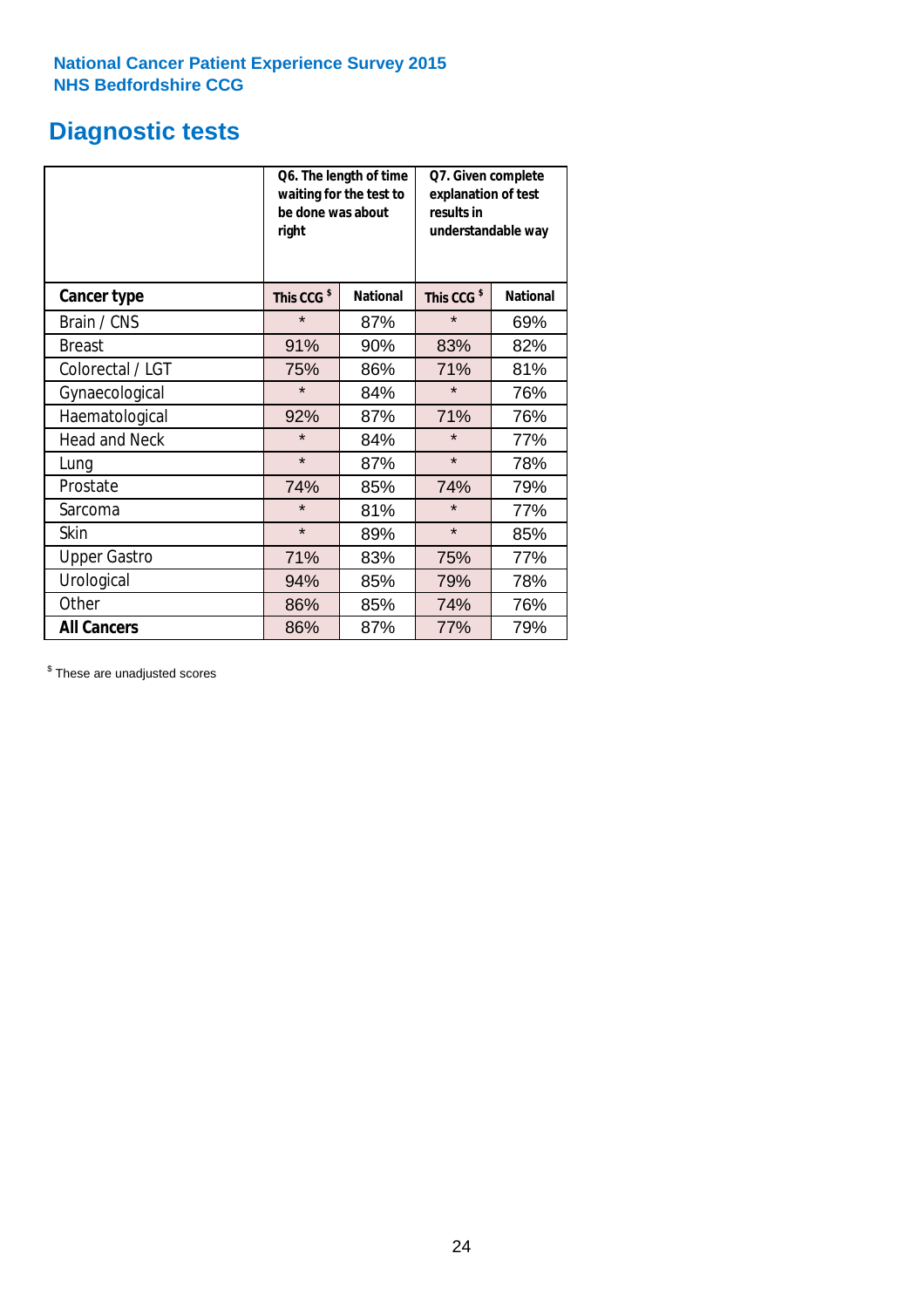## **Finding out what was wrong with you**

|                      | Q8. Patient told they<br>could bring a family<br>member or friend<br>when first told they<br>had cancer |                 | Q9. Patient felt they<br>were told sensitively<br>that they had cancer |                 | Q10. Patient<br>completely understood<br>the explanation of<br>what was wrong |                 | Q11. Patient given<br>easy to understand<br>written information<br>about the type of<br>cancer they had |                 |
|----------------------|---------------------------------------------------------------------------------------------------------|-----------------|------------------------------------------------------------------------|-----------------|-------------------------------------------------------------------------------|-----------------|---------------------------------------------------------------------------------------------------------|-----------------|
| Cancer type          | This CCG <sup>\$</sup>                                                                                  | <b>National</b> | This CCG <sup>\$</sup>                                                 | <b>National</b> | This CCG <sup>\$</sup>                                                        | <b>National</b> | This CCG <sup>\$</sup>                                                                                  | <b>National</b> |
| Brain / CNS          | $\star$                                                                                                 | 85%             | $\star$                                                                | 79%             | $\star$                                                                       | 60%             | $\star$                                                                                                 | 62%             |
| <b>Breast</b>        | 75%                                                                                                     | 83%             | 89%                                                                    | 88%             | 76%                                                                           | 78%             | 73%                                                                                                     | 76%             |
| Colorectal / LGT     | 85%                                                                                                     | 83%             | 91%                                                                    | 85%             | 82%                                                                           | 79%             | 73%                                                                                                     | 71%             |
| Gynaecological       | $\star$                                                                                                 | 75%             | 85%                                                                    | 83%             | 77%                                                                           | 73%             | 54%                                                                                                     | 69%             |
| Haematological       | 82%                                                                                                     | 75%             | 85%                                                                    | 83%             | 58%                                                                           | 60%             | 64%                                                                                                     | 74%             |
| <b>Head and Neck</b> | $\star$                                                                                                 | 73%             | $\star$                                                                | 85%             | $\star$                                                                       | 75%             | $\star$                                                                                                 | 61%             |
| Lung                 | $\star$                                                                                                 | 80%             | $\star$                                                                | 83%             | $\star$                                                                       | 75%             | $\star$                                                                                                 | 66%             |
| Prostate             | 75%                                                                                                     | 80%             | 86%                                                                    | 84%             | 81%                                                                           | 78%             | 82%                                                                                                     | 80%             |
| Sarcoma              | $\star$                                                                                                 | 77%             | $\star$                                                                | 82%             | $\star$                                                                       | 63%             | $\star$                                                                                                 | 61%             |
| Skin                 | $\star$                                                                                                 | 71%             | $\star$                                                                | 90%             | $\star$                                                                       | 83%             | $\star$                                                                                                 | 84%             |
| <b>Upper Gastro</b>  | 79%                                                                                                     | 79%             | 84%                                                                    | 79%             | 62%                                                                           | 72%             | 63%                                                                                                     | 64%             |
| Urological           | 79%                                                                                                     | 74%             | 83%                                                                    | 82%             | 79%                                                                           | 76%             | 74%                                                                                                     | 71%             |
| Other                | 75%                                                                                                     | 77%             | 89%                                                                    | 82%             | 70%                                                                           | 72%             | 68%                                                                                                     | 61%             |
| <b>All Cancers</b>   | 78%                                                                                                     | 79%             | 88%                                                                    | 84%             | 73%                                                                           | 73%             | 69%                                                                                                     | 72%             |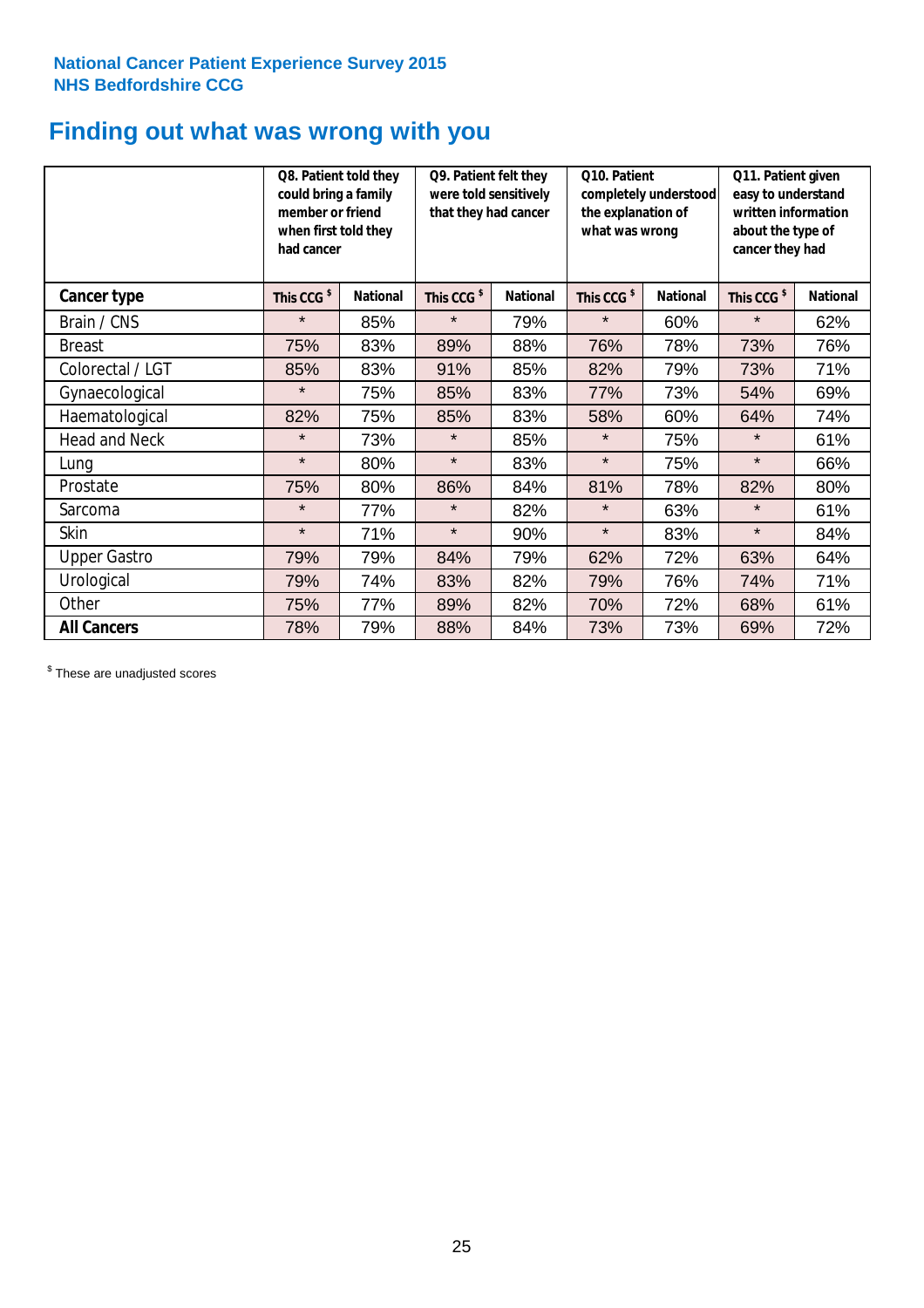## **Deciding the best treatment for you**

|                      | <b>O12. Patient felt that</b><br>treatment options<br>were completely<br>explained |                 | O13. Possible side<br>understandable way | effects explained in an | Q14. Patient given<br>practical advice and<br>support in dealing with<br>side effects of<br>treatment |                 |  |
|----------------------|------------------------------------------------------------------------------------|-----------------|------------------------------------------|-------------------------|-------------------------------------------------------------------------------------------------------|-----------------|--|
| <b>Cancer type</b>   | This CCG <sup>\$</sup>                                                             | <b>National</b> | This CCG <sup>\$</sup>                   | <b>National</b>         | This CCG <sup>\$</sup>                                                                                | <b>National</b> |  |
| Brain / CNS          | $\star$                                                                            | 80%             | $\star$                                  | 71%                     | $\star$                                                                                               | 62%             |  |
| <b>Breast</b>        | 78%                                                                                | 84%             | 65%                                      | 76%                     | 70%                                                                                                   | 69%             |  |
| Colorectal / LGT     | 84%                                                                                | 85%             | 71%                                      | 75%                     | 60%                                                                                                   | 68%             |  |
| Gynaecological       | 71%                                                                                | 84%             | 79%                                      | 76%                     | 57%                                                                                                   | 68%             |  |
| Haematological       | 79%                                                                                | 81%             | 80%                                      | 69%                     | 70%                                                                                                   | 65%             |  |
| <b>Head and Neck</b> | $\star$                                                                            | 85%             | $\star$                                  | 72%                     | $\star$                                                                                               | 67%             |  |
| Lung                 | $\star$                                                                            | 84%             | $\star$                                  | 74%                     | $\star$                                                                                               | 69%             |  |
| Prostate             | 67%                                                                                | 80%             | 69%                                      | 71%                     | 62%                                                                                                   | 61%             |  |
| Sarcoma              | $\star$                                                                            | 82%             | $\star$                                  | 75%                     | $\star$                                                                                               | 66%             |  |
| Skin                 | $\star$                                                                            | 88%             | $\star$                                  | 75%                     | $\star$                                                                                               | 74%             |  |
| <b>Upper Gastro</b>  | 77%                                                                                | 83%             | 63%                                      | 72%                     | 52%                                                                                                   | 66%             |  |
| Urological           | 86%                                                                                | 80%             | 65%                                      | 69%                     | 67%                                                                                                   | 61%             |  |
| Other                | 90%                                                                                | 80%             | 75%                                      | 72%                     | 73%                                                                                                   | 64%             |  |
| <b>All Cancers</b>   | 80%                                                                                | 83%             | 71%                                      | 73%                     | 67%                                                                                                   | 66%             |  |

|                      | in the future          | Q15. Patient definitely<br>told about side effects<br>that could affect them | Q16. Patient definitely<br>involved in decisions<br>about care and<br>treatment |                 |  |
|----------------------|------------------------|------------------------------------------------------------------------------|---------------------------------------------------------------------------------|-----------------|--|
| <b>Cancer type</b>   | This CCG <sup>\$</sup> | <b>National</b>                                                              | This CCG <sup>\$</sup>                                                          | <b>National</b> |  |
| Brain / CNS          | $\star$                | 56%                                                                          | $\star$                                                                         | 74%             |  |
| <b>Breast</b>        | 43%                    | 55%                                                                          | 83%                                                                             | 79%             |  |
| Colorectal / LGT     | 57%                    | 56%                                                                          | 75%                                                                             | 79%             |  |
| Gynaecological       | 52%<br>54%             |                                                                              | 87%                                                                             | 76%             |  |
| Haematological       | 50%<br>50%             |                                                                              | 81%                                                                             | 77%             |  |
| <b>Head and Neck</b> | $\star$                | 58%                                                                          | $\star$                                                                         | 76%             |  |
| Lung                 | $\star$                | 54%                                                                          | $\star$                                                                         | 78%             |  |
| Prostate             | 69%                    | 63%                                                                          | 74%                                                                             | 79%             |  |
| Sarcoma              | $\star$                | 54%                                                                          | $\star$                                                                         | 77%             |  |
| <b>Skin</b>          | $\star$                | 66%                                                                          | $\star$                                                                         | 86%             |  |
| <b>Upper Gastro</b>  | 27%                    | 53%                                                                          | $\star$                                                                         | 77%             |  |
| Urological           | 61%                    | 52%                                                                          | 79%                                                                             | 75%             |  |
| Other                | 52%                    | 51%                                                                          | 87%                                                                             | 75%             |  |
| <b>All Cancers</b>   | 53%                    | 54%                                                                          | 80%                                                                             | 78%             |  |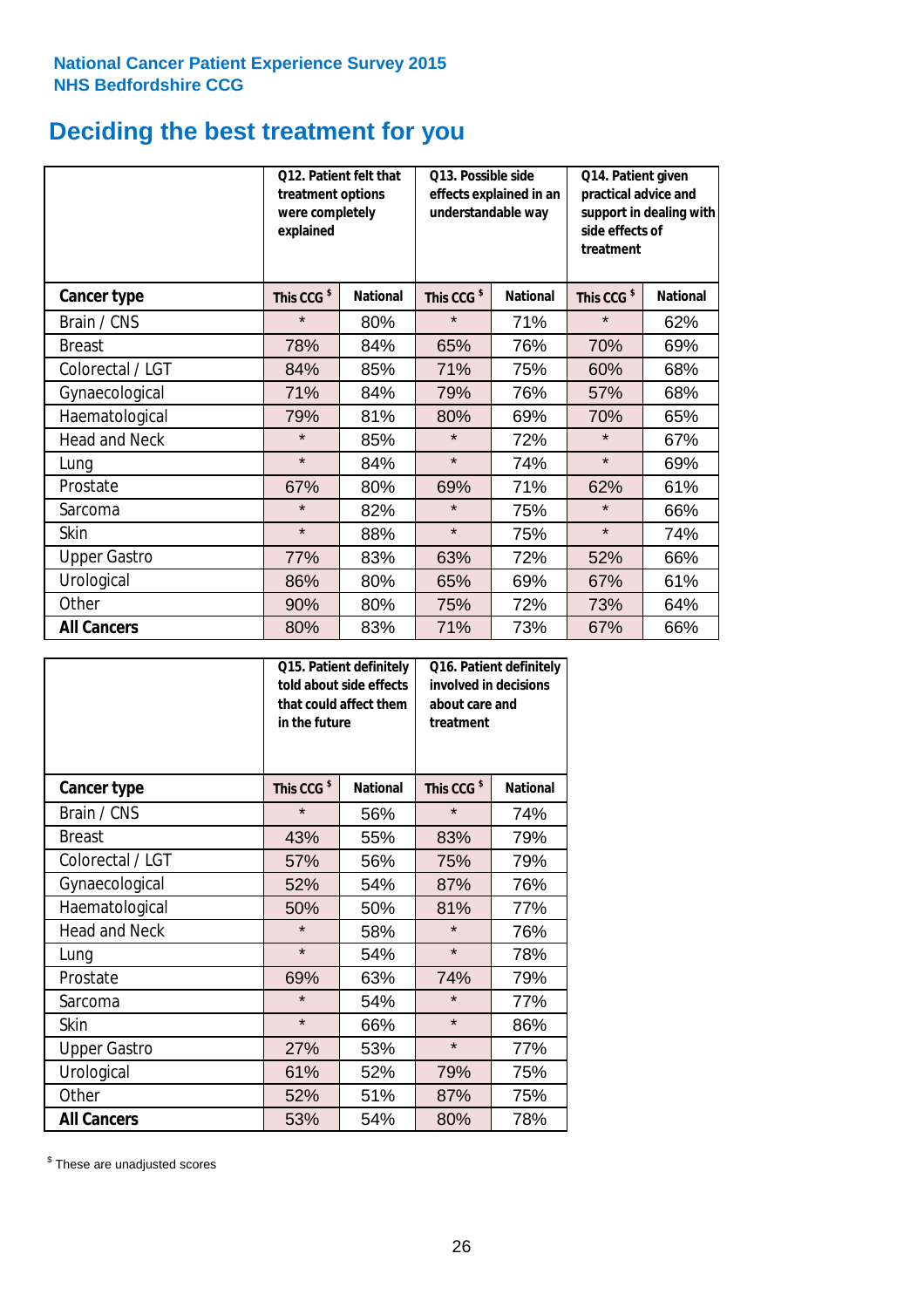## **Clinical Nurse Specialist**

|                      | would support them<br>through their<br>treatment | Q17. Patient given the<br>name of the CNS who | Q18. Patient found it<br>easy to contact their<br><b>CNS</b> |                 | <b>Q19. Get</b><br>understandable<br>answers to important<br>questions all or most<br>of the time |                 |
|----------------------|--------------------------------------------------|-----------------------------------------------|--------------------------------------------------------------|-----------------|---------------------------------------------------------------------------------------------------|-----------------|
| <b>Cancer type</b>   | This CCG <sup>\$</sup>                           | <b>National</b>                               | This CCG <sup>\$</sup>                                       | <b>National</b> | This CCG <sup>\$</sup>                                                                            | <b>National</b> |
| Brain / CNS          | $\star$                                          | 95%                                           | $\star$                                                      | 84%             | $\star$                                                                                           | 85%             |
| <b>Breast</b>        | 95%                                              | 94%                                           | 94%                                                          | 85%             | 94%                                                                                               | 88%             |
| Colorectal / LGT     | 94%                                              | 91%                                           | 88%                                                          | 88%             | 92%                                                                                               | 90%             |
| Gynaecological       | 83%                                              | 93%                                           | $\star$                                                      | 86%             | $\star$                                                                                           | 87%             |
| Haematological       | 94%                                              | 89%                                           | 75%<br>89%                                                   |                 | 85%                                                                                               | 90%             |
| <b>Head and Neck</b> | $\star$                                          | 88%                                           | $\star$                                                      | 86%             | $\star$                                                                                           | 88%             |
| Lung                 | $\star$                                          | 93%                                           | $\star$                                                      | 89%             | $\star$                                                                                           | 89%             |
| Prostate             | 89%                                              | 89%                                           | 92%                                                          | 83%             | 96%                                                                                               | 88%             |
| Sarcoma              | $\star$                                          | 87%                                           | $\star$                                                      | 86%             | $\star$                                                                                           | 88%             |
| Skin                 | $\star$                                          | 88%                                           | $\star$                                                      | 90%             | $\star$                                                                                           | 92%             |
| <b>Upper Gastro</b>  | 77%                                              | 92%                                           | $\star$                                                      | 87%             | $\star$                                                                                           | 88%             |
| Urological           | 84%                                              | 80%                                           | 95%                                                          | 85%             | 97%                                                                                               | 88%             |
| Other                | 92%                                              | 86%                                           | 80%                                                          | 86%             | 84%                                                                                               | 87%             |
| <b>All Cancers</b>   | 91%                                              | 90%                                           | 88%                                                          | 87%             | 91%                                                                                               | 88%             |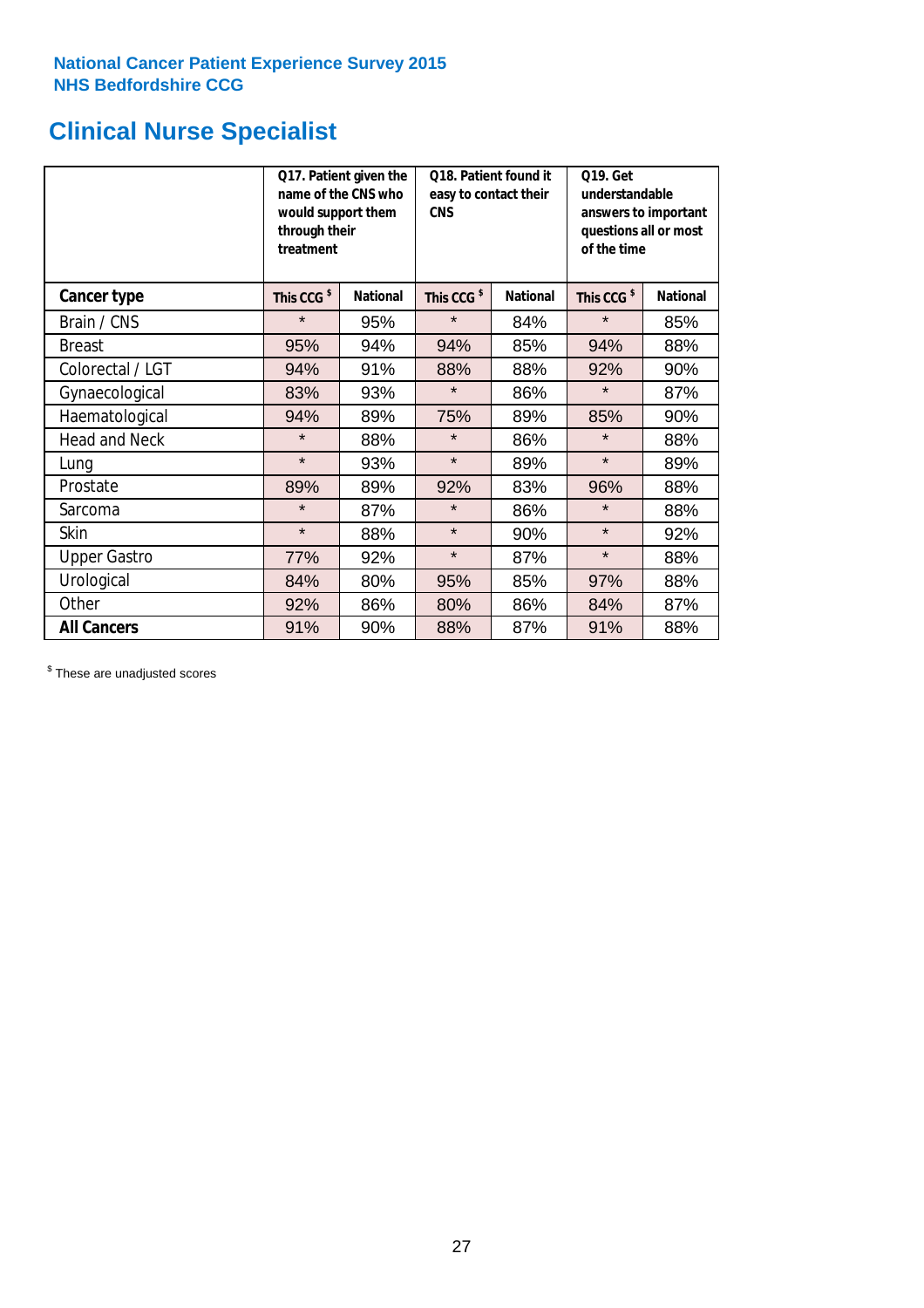## **Support for people with cancer**

|                      | Q20. Hospital staff<br>gave information | about support groups | Q21. Hospital staff<br>gave information<br>about impact cancer<br>could have on day to<br>day activities |                 | Q22. Hospital staff<br>gave information on<br>getting financial help |                 | Q23. Hospital staff told<br>patient they could get<br>free prescriptions |                 |
|----------------------|-----------------------------------------|----------------------|----------------------------------------------------------------------------------------------------------|-----------------|----------------------------------------------------------------------|-----------------|--------------------------------------------------------------------------|-----------------|
| Cancer type          | This CCG <sup>\$</sup>                  | <b>National</b>      | This CCG <sup>\$</sup>                                                                                   | <b>National</b> | This CCG <sup>\$</sup>                                               | <b>National</b> | This CCG <sup>\$</sup>                                                   | <b>National</b> |
| Brain / CNS          | $\star$                                 | 85%                  | $\star$                                                                                                  | 80%             | $\star$                                                              | 72%             | $\star$                                                                  | 79%             |
| <b>Breast</b>        | 97%                                     | 88%                  | 87%                                                                                                      | 85%             | 57%                                                                  | 60%             | 86%                                                                      | 80%             |
| Colorectal / LGT     | 83%                                     | 82%                  | 82%                                                                                                      | 82%             | $\star$                                                              | 52%             | 88%                                                                      | 83%             |
| Gynaecological       | $\star$                                 | 83%                  | $\star$                                                                                                  | 81%             | $\star$                                                              | 58%             | $\star$                                                                  | 76%             |
| Haematological       | 81%                                     | 82%                  | 77%                                                                                                      | 82%             | 58%                                                                  | 56%             | 80%                                                                      | 86%             |
| <b>Head and Neck</b> | $\star$                                 | 83%                  | $\star$                                                                                                  | 80%             | $\star$                                                              | 55%             | $\star$                                                                  | 80%             |
| Lung                 | $\star$                                 | 82%                  | $\star$                                                                                                  | 80%             | $\star$                                                              | 68%             | $\star$                                                                  | 85%             |
| Prostate             | 88%                                     | 85%                  | 84%                                                                                                      | 81%             | $\star$                                                              | 41%             | $\star$                                                                  | 76%             |
| Sarcoma              | $\star$                                 | 82%                  | $\star$                                                                                                  | 80%             | $\star$                                                              | 57%             | $\star$                                                                  | 75%             |
| Skin                 | $\star$                                 | 85%                  | $\star$                                                                                                  | 85%             | $\star$                                                              | 51%             | $\star$                                                                  | 65%             |
| <b>Upper Gastro</b>  | $\star$                                 | 82%                  | $\star$                                                                                                  | 78%             | $\star$                                                              | 57%             | $\star$                                                                  | 83%             |
| Urological           | 72%                                     | 71%                  | 76%                                                                                                      | 70%             | $\star$                                                              | 33%             | $\star$                                                                  | 69%             |
| Other                | 88%                                     | 80%                  | 74%                                                                                                      | 77%             | 58%                                                                  | 53%             | 71%                                                                      | 79%             |
| <b>All Cancers</b>   | 86%                                     | 83%                  | 81%                                                                                                      | 81%             | 58%                                                                  | 55%             | 82%                                                                      | 80%             |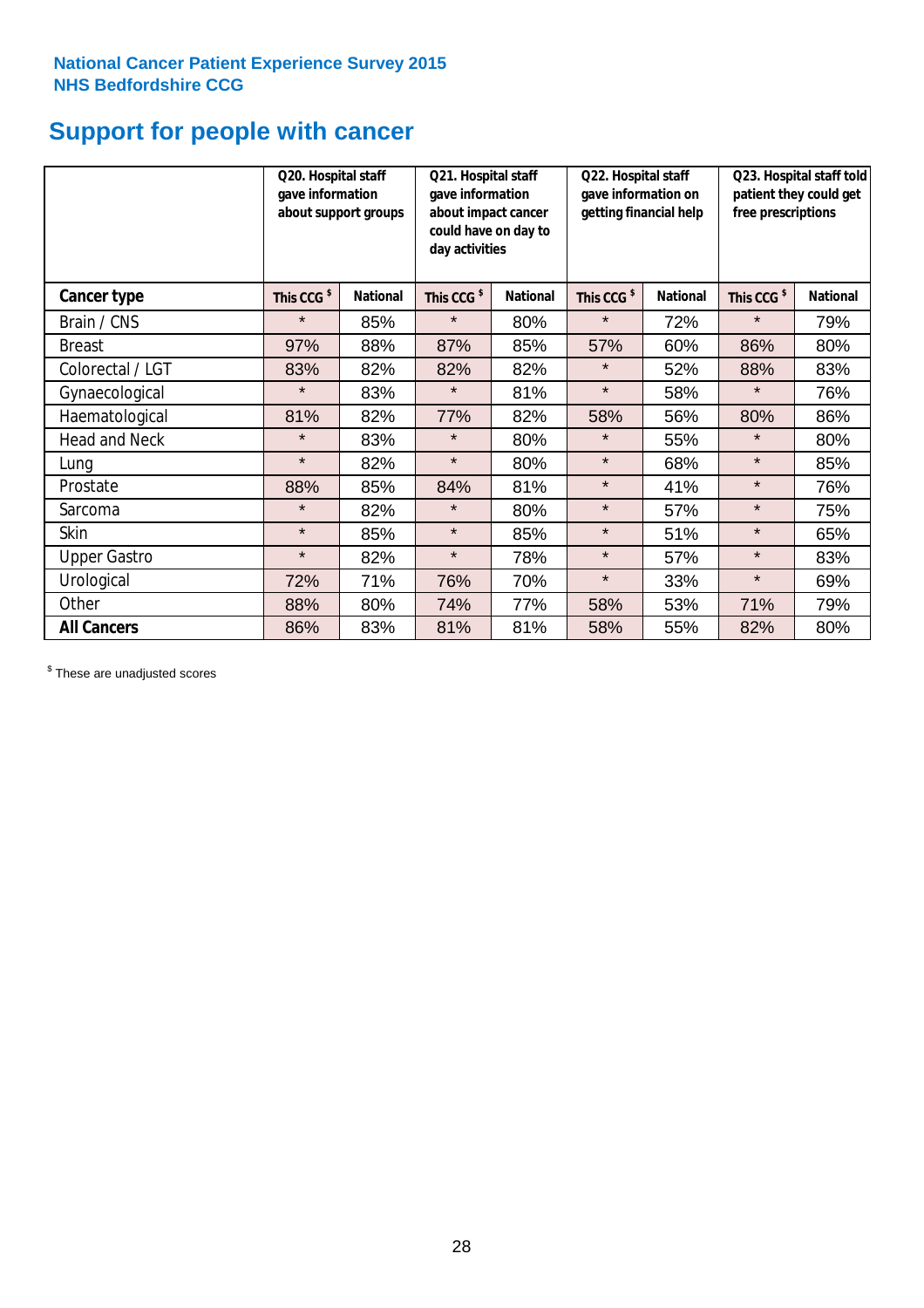## **Operations**

|                      | Q26. Staff explained<br>how operation had<br>gone in<br>understandable way |                 |  |  |  |
|----------------------|----------------------------------------------------------------------------|-----------------|--|--|--|
| <b>Cancer type</b>   | This CCG <sup>\$</sup>                                                     | <b>National</b> |  |  |  |
| Brain / CNS          | $\star$                                                                    | 75%             |  |  |  |
| <b>Breast</b>        | 74%                                                                        | 77%             |  |  |  |
| Colorectal / LGT     | 83%                                                                        | 81%             |  |  |  |
| Gynaecological       | $\star$                                                                    | 79%             |  |  |  |
| Haematological       | $\star$<br>75%                                                             |                 |  |  |  |
| <b>Head and Neck</b> | $\star$                                                                    | 77%             |  |  |  |
| Lung                 | $\star$                                                                    | 76%             |  |  |  |
| Prostate             | $\star$                                                                    | 76%             |  |  |  |
| Sarcoma              | $\star$                                                                    | 80%             |  |  |  |
| Skin                 | $\star$                                                                    | 84%             |  |  |  |
| <b>Upper Gastro</b>  | $\star$                                                                    | 81%             |  |  |  |
| Urological           | 68%                                                                        | 74%             |  |  |  |
| Other                | 83%<br>78%                                                                 |                 |  |  |  |
| <b>All Cancers</b>   | 78%<br>78%                                                                 |                 |  |  |  |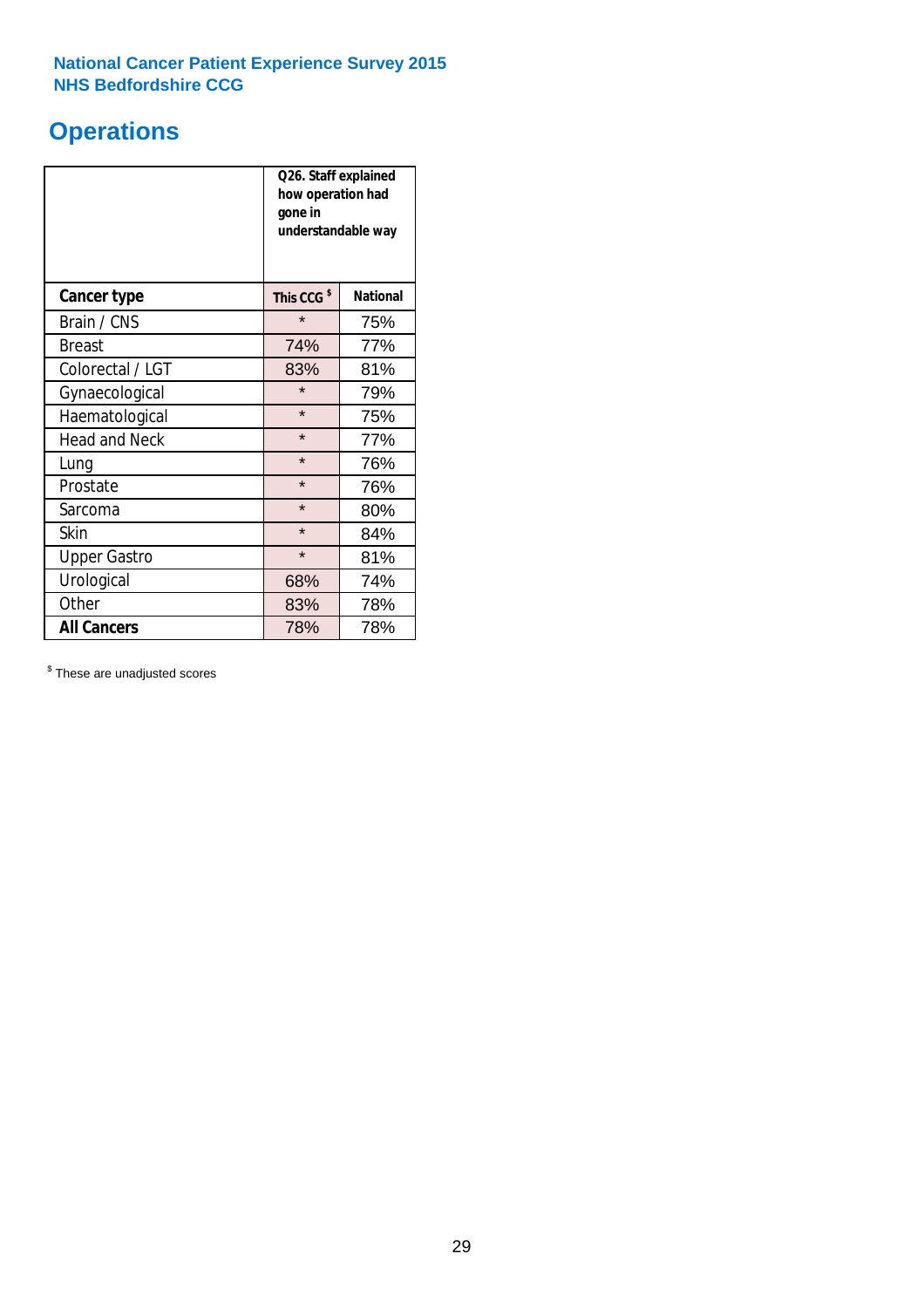## **Hospital care as an inpatient (Part 1 of 2)**

|                      | or nurses did not talk<br>they were not there | Q28. Groups of doctors<br>in front of patient as if | Q29. Patient had<br>confidence and trust in<br>all doctors treating<br>them |                 | Q30. Patient's family<br>or someone close<br>definitely had<br>opportunity to talk to<br>doctor |                 | Q31. Patient had<br>confidence and trust in I<br>all ward nurses |                 |
|----------------------|-----------------------------------------------|-----------------------------------------------------|-----------------------------------------------------------------------------|-----------------|-------------------------------------------------------------------------------------------------|-----------------|------------------------------------------------------------------|-----------------|
| Cancer type          | This CCG <sup>\$</sup>                        | <b>National</b>                                     | This CCG <sup>\$</sup>                                                      | <b>National</b> | This CCG <sup>\$</sup>                                                                          | <b>National</b> | This CCG <sup>\$</sup>                                           | <b>National</b> |
| Brain / CNS          | $\star$                                       | 68%                                                 | $\star$                                                                     | 78%             | $\star$                                                                                         | 65%             | $\star$                                                          | 67%             |
| <b>Breast</b>        | 92%                                           | 89%                                                 | 90%                                                                         | 86%             | 65%                                                                                             | 73%             | 77%                                                              | 74%             |
| Colorectal / LGT     | 74%                                           | 75%                                                 | 74%                                                                         | 85%             | 70%                                                                                             | 72%             | 53%                                                              | 68%             |
| Gynaecological       | $\star$                                       | 84%                                                 | $\star$                                                                     | 86%             | $\star$                                                                                         | 71%             | $\star$                                                          | 69%             |
| Haematological       | 83%                                           | 80%                                                 | 78%                                                                         | 81%             | 73%                                                                                             | 75%             | 70%                                                              | 73%             |
| <b>Head and Neck</b> | $\star$                                       | 79%                                                 | $\star$                                                                     | 85%             | $\star$                                                                                         | 73%             | $\star$                                                          | 72%             |
| Lung                 | $\star$                                       | 75%                                                 | $\star$                                                                     | 82%             | $\star$                                                                                         | 71%             | $\star$                                                          | 73%             |
| Prostate             | 96%                                           | 84%                                                 | 96%                                                                         | 87%             | 86%                                                                                             | 72%             | 87%                                                              | 75%             |
| Sarcoma              | $\star$                                       | 82%                                                 | $\star$                                                                     | 85%             | $\star$                                                                                         | 75%             | $\star$                                                          | 70%             |
| Skin                 | $\star$                                       | 85%                                                 | $\star$                                                                     | 90%             | $\star$                                                                                         | 79%             | $\star$                                                          | 84%             |
| <b>Upper Gastro</b>  | $\star$                                       | 75%                                                 | $\star$                                                                     | 83%             | $\star$                                                                                         | 72%             | $\star$                                                          | 70%             |
| Urological           | 80%                                           | 80%                                                 | 83%                                                                         | 84%             | 70%                                                                                             | 67%             | 63%                                                              | 75%             |
| Other                | 74%                                           | 79%                                                 | 82%                                                                         | 79%             | 73%                                                                                             | 70%             | 82%                                                              | 69%             |
| <b>All Cancers</b>   | 83%                                           | 81%                                                 | 85%                                                                         | 84%             | 72%                                                                                             | 72%             | 68%                                                              | 72%             |

|                      | Q32. Always / nearly<br>always enough nurses<br>on duty |                 | called by              | Q33. All staff asked<br>patient what name<br>they preferred to be |                        | Q34. Always given<br>enough privacy when<br>discussing condition or<br>treatment |                        | Q35. Patient was able<br>to discuss worries or<br>fears with staff during<br>visit |  |
|----------------------|---------------------------------------------------------|-----------------|------------------------|-------------------------------------------------------------------|------------------------|----------------------------------------------------------------------------------|------------------------|------------------------------------------------------------------------------------|--|
| <b>Cancer type</b>   | This CCG <sup>\$</sup>                                  | <b>National</b> | This CCG <sup>\$</sup> | <b>National</b>                                                   | This CCG <sup>\$</sup> | <b>National</b>                                                                  | This CCG <sup>\$</sup> | <b>National</b>                                                                    |  |
| Brain / CNS          | $\star$                                                 | 64%             | $\star$                | 69%                                                               | $\star$                | 80%                                                                              | $\star$                | 44%                                                                                |  |
| <b>Breast</b>        | 68%                                                     | 69%             | 56%                    | 60%                                                               | 90%                    | 86%                                                                              | 63%                    | 53%                                                                                |  |
| Colorectal / LGT     | 64%                                                     | 61%             | 52%                    | 70%                                                               | 85%                    | 84%                                                                              | 44%                    | 54%                                                                                |  |
| Gynaecological       | $\star$                                                 | 65%             | $\star$                | 63%                                                               | $\star$                | 82%                                                                              | $\star$                | 50%                                                                                |  |
| Haematological       | 64%                                                     | 63%             | 87%                    | 67%                                                               | 96%                    | 86%                                                                              | $\star$                | 55%                                                                                |  |
| <b>Head and Neck</b> | $\star$                                                 | 67%             | $\star$                | 66%                                                               | $\star$                | 85%                                                                              | $\star$                | 50%                                                                                |  |
| Lung                 | $\star$                                                 | 68%             | $\star$                | 71%                                                               | $\star$                | 84%                                                                              | $\star$                | 49%                                                                                |  |
| Prostate             | 83%                                                     | 71%             | 59%                    | 67%                                                               | 96%                    | 87%                                                                              | $\star$                | 52%                                                                                |  |
| Sarcoma              | $\star$                                                 | 68%             | $\star$                | 71%                                                               | $\star$                | 87%                                                                              | $\star$                | 52%                                                                                |  |
| Skin                 | $\star$                                                 | 81%             | $\star$                | 67%                                                               | $\star$                | 89%                                                                              | $\star$                | 61%                                                                                |  |
| <b>Upper Gastro</b>  | $\star$                                                 | 62%             | $\star$                | 75%                                                               | $\star$                | 83%                                                                              | $\star$                | 53%                                                                                |  |
| Urological           | 58%                                                     | 68%             | 58%                    | 71%                                                               | 76%                    | 84%                                                                              | 43%                    | 46%                                                                                |  |
| Other                | 61%                                                     | 62%             | 48%                    | 66%                                                               | 82%                    | 82%                                                                              | $\star$                | 48%                                                                                |  |
| <b>All Cancers</b>   | 65%                                                     | 66%             | 59%                    | 67%                                                               | 85%                    | 85%                                                                              | 53%                    | 52%                                                                                |  |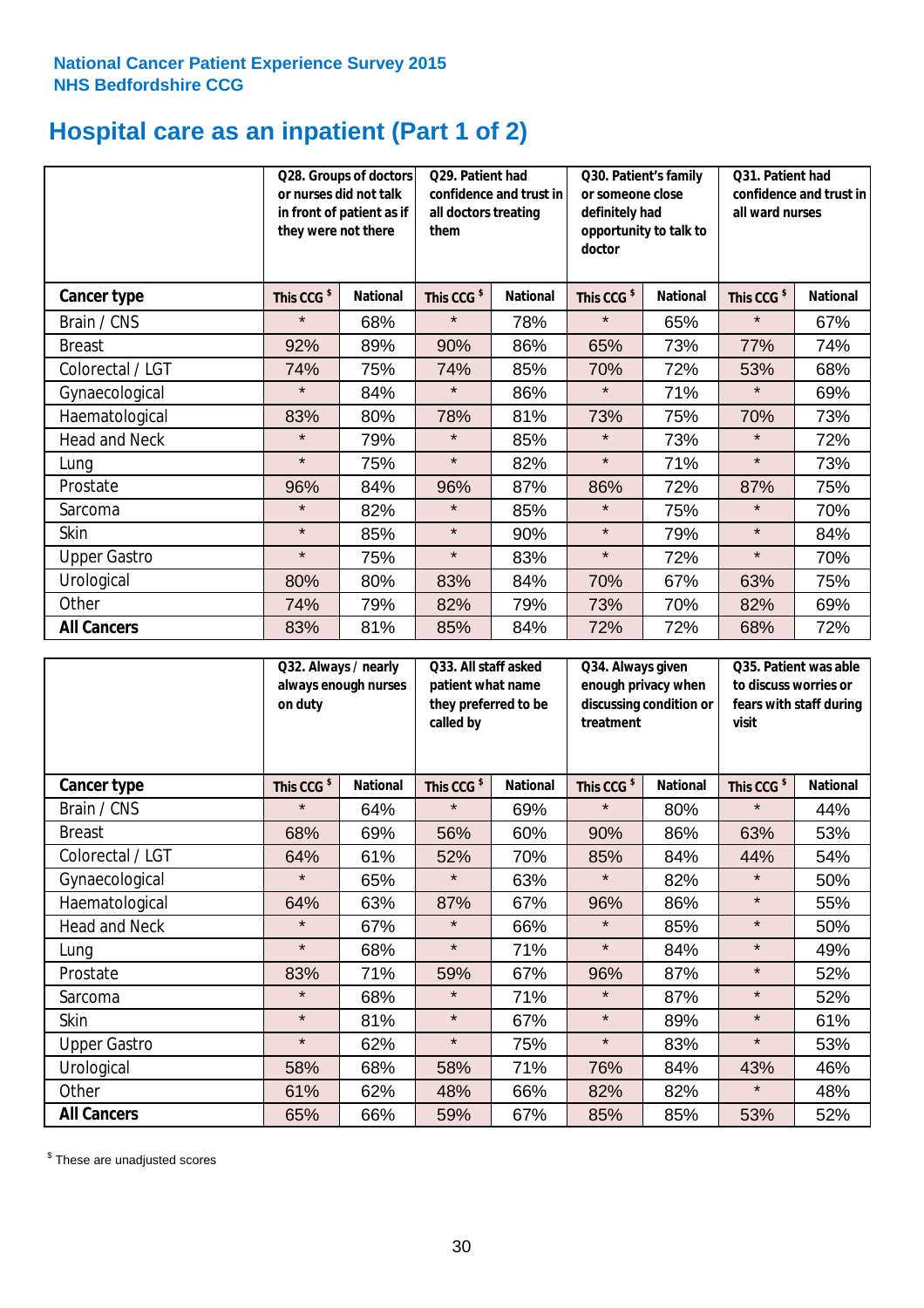## **Hospital care as an inpatient (Part 2 of 2)**

|                      | Q36. Hospital staff<br>definitely did<br>everything to help<br>control pain |                 | Q37. Always treated<br>with respect and<br>dignity by staff |                 | Q38. Given clear<br>written information<br>about what should /<br>should not do post<br>discharge |                 | Q39. Staff told patient<br>who to contact if<br>worried post discharge |                 |
|----------------------|-----------------------------------------------------------------------------|-----------------|-------------------------------------------------------------|-----------------|---------------------------------------------------------------------------------------------------|-----------------|------------------------------------------------------------------------|-----------------|
| Cancer type          | This CCG <sup>\$</sup>                                                      | <b>National</b> | This CCG <sup>\$</sup>                                      | <b>National</b> | This CCG <sup>\$</sup>                                                                            | <b>National</b> | This CCG <sup>\$</sup>                                                 | <b>National</b> |
| Brain / CNS          | $\star$                                                                     | 82%             | $\star$                                                     | 84%             | $\star$                                                                                           | 79%             | $\star$                                                                | 91%             |
| <b>Breast</b>        | 86%                                                                         | 86%             | 89%                                                         | 88%             | 93%                                                                                               | 90%             | 98%                                                                    | 95%             |
| Colorectal / LGT     | 85%                                                                         | 84%             | 85%                                                         | 86%             | 74%                                                                                               | 83%             | 96%                                                                    | 94%             |
| Gynaecological       | $\star$                                                                     | 83%             | $\star$                                                     | 85%             | $\star$                                                                                           | 86%             | $\star$                                                                | 93%             |
| Haematological       | 76%                                                                         | 84%             | 78%                                                         | 89%             | 86%                                                                                               | 79%             | 91%                                                                    | 95%             |
| <b>Head and Neck</b> | $\star$                                                                     | 84%             | $\star$                                                     | 88%             | $\star$                                                                                           | 86%             | $\star$                                                                | 92%             |
| Lung                 | $\star$                                                                     | 83%             | $\star$                                                     | 87%             | $\star$                                                                                           | 81%             | $\star$                                                                | 92%             |
| Prostate             | $\star$                                                                     | 85%             | 95%                                                         | 91%             | 95%                                                                                               | 87%             | 100%                                                                   | 94%             |
| Sarcoma              | $\star$                                                                     | 86%             | $\star$                                                     | 91%             | $\star$                                                                                           | 83%             | $\star$                                                                | 94%             |
| Skin                 | $\star$                                                                     | 88%             | $\star$                                                     | 93%             | $\star$                                                                                           | 91%             | $\star$                                                                | 97%             |
| <b>Upper Gastro</b>  | $\star$                                                                     | 83%             | $\star$                                                     | 86%             | $\star$                                                                                           | 79%             | $\star$                                                                | 93%             |
| Urological           | 77%                                                                         | 80%             | 80%                                                         | 88%             | 84%                                                                                               | 83%             | 90%                                                                    | 90%             |
| Other                | 89%                                                                         | 82%             | 86%                                                         | 85%             | 78%                                                                                               | 80%             | 75%                                                                    | 92%             |
| <b>All Cancers</b>   | 83%                                                                         | 84%             | 86%                                                         | 87%             | 85%                                                                                               | 84%             | 92%                                                                    | 94%             |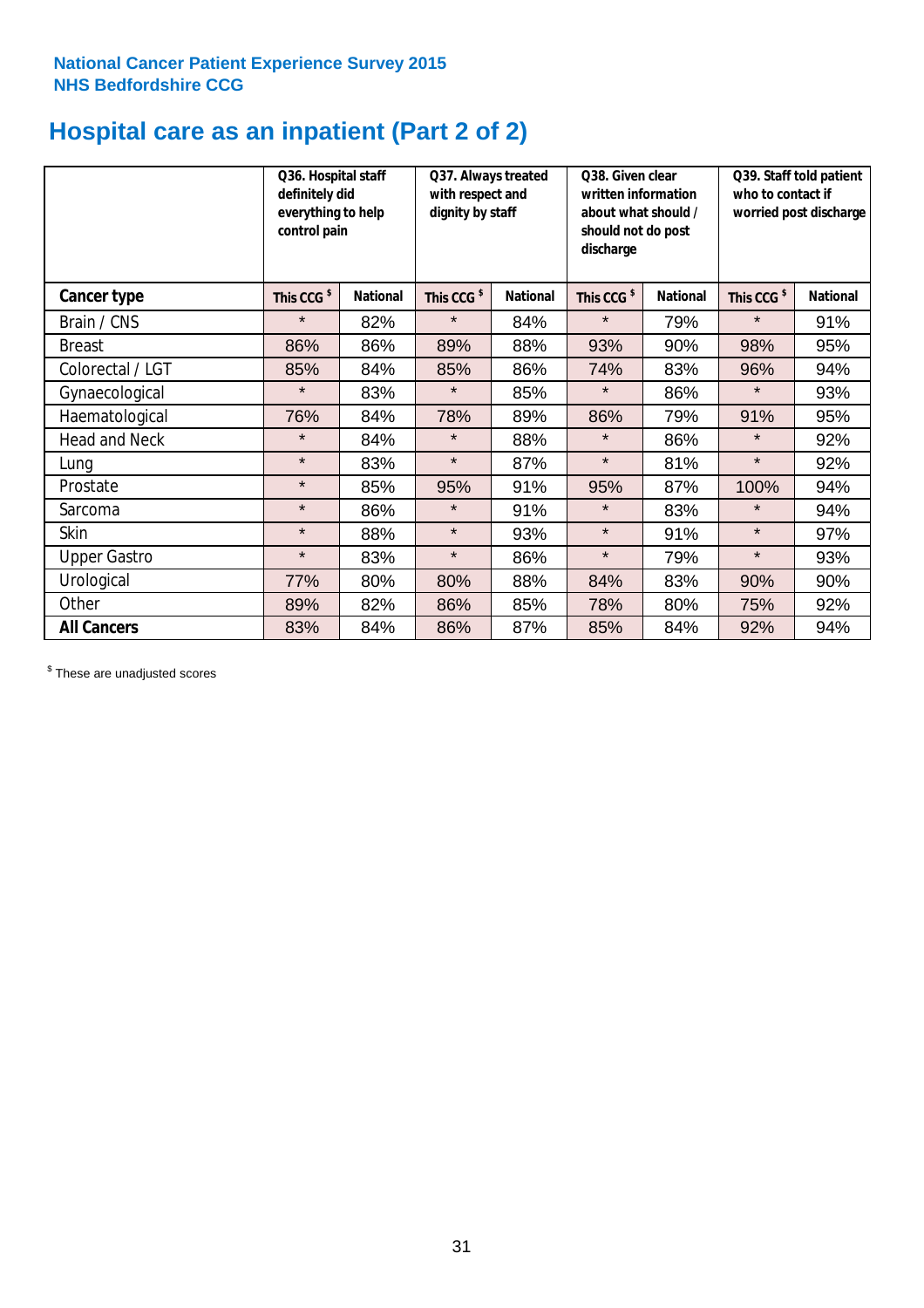## **Hospital care as a day patient / outpatient**

|                      | to discuss worries or<br>visit | Q41. Patient was able<br>fears with staff during | Q42. Doctor had the<br>right notes and other<br>documentation with<br>them |                 | Q44. Beforehand<br>patient had all<br>information needed<br>about radiotherapy<br>treatment |                 | Q45. Patient given<br>understandable<br>information about<br>whether radiotherapy<br>was working |                 |
|----------------------|--------------------------------|--------------------------------------------------|----------------------------------------------------------------------------|-----------------|---------------------------------------------------------------------------------------------|-----------------|--------------------------------------------------------------------------------------------------|-----------------|
| <b>Cancer type</b>   | This CCG <sup>\$</sup>         | <b>National</b>                                  | This CCG <sup>\$</sup>                                                     | <b>National</b> | This CCG <sup>\$</sup>                                                                      | <b>National</b> | This CCG <sup>\$</sup>                                                                           | <b>National</b> |
| Brain / CNS          | $\star$                        | 65%                                              | $\star$                                                                    | 94%             | $\star$                                                                                     | 85%             | $\star$                                                                                          | 52%             |
| <b>Breast</b>        | 71%                            | 70%                                              | 99%                                                                        | 95%             | 88%                                                                                         | 87%             | 55%                                                                                              | 60%             |
| Colorectal / LGT     | 77%                            | 73%                                              | 91%                                                                        | 95%             | $\star$                                                                                     | 85%             | $\star$                                                                                          | 55%             |
| Gynaecological       | $\star$                        | 70%                                              | $\star$                                                                    | 96%             | $\star$                                                                                     | 85%             | $\star$                                                                                          | 64%             |
| Haematological       | 70%                            | 74%                                              | 98%                                                                        | 97%             | $\star$                                                                                     | 82%             | $\star$                                                                                          | 64%             |
| <b>Head and Neck</b> | $\star$                        | 69%                                              | $\star$                                                                    | 95%             | $\star$                                                                                     | 86%             | $\star$                                                                                          | 60%             |
| Lung                 | $\star$                        | 69%                                              | $\star$                                                                    | 96%             | $\star$                                                                                     | 86%             | $\star$                                                                                          | 59%             |
| Prostate             | 78%                            | 69%                                              | 93%                                                                        | 95%             | $\star$                                                                                     | 88%             | $\star$                                                                                          | 61%             |
| Sarcoma              | $\star$                        | 68%                                              | $\star$                                                                    | 97%             | n.a.                                                                                        | 88%             | n.a.                                                                                             | 63%             |
| Skin                 | $\star$                        | 73%                                              | $\star$                                                                    | 96%             | $\star$                                                                                     | 81%             | n.a.                                                                                             | 63%             |
| <b>Upper Gastro</b>  | $\star$                        | 68%                                              | $\star$                                                                    | 95%             | $\star$                                                                                     | 85%             | $\star$                                                                                          | 57%             |
| Urological           | 69%                            | 65%                                              | 95%                                                                        | 95%             | $\star$                                                                                     | 81%             | $\star$                                                                                          | 53%             |
| Other                | 70%                            | 67%                                              | 94%                                                                        | 95%             | $\star$                                                                                     | 83%             | $\star$                                                                                          | 59%             |
| <b>All Cancers</b>   | 72%                            | 70%                                              | 95%                                                                        | 96%             | 84%                                                                                         | 86%             | 49%                                                                                              | 60%             |

|                      | O47. Beforehand<br>patient had all<br>information needed<br>about chemotherapy<br>treatment |                 | Q48. Patient given<br>understandable<br>information about<br>whether<br>chemotherapy was<br>working |                 |  |
|----------------------|---------------------------------------------------------------------------------------------|-----------------|-----------------------------------------------------------------------------------------------------|-----------------|--|
| <b>Cancer type</b>   | This CCG <sup>\$</sup>                                                                      | <b>National</b> | This CCG <sup>\$</sup>                                                                              | <b>National</b> |  |
| Brain / CNS          | $\star$                                                                                     | 82%             | $\star$                                                                                             | 57%             |  |
| <b>Breast</b>        | 82%                                                                                         | 83%             | 71%                                                                                                 | 62%             |  |
| Colorectal / LGT     | 88%                                                                                         | 86%             | 65%                                                                                                 | 65%             |  |
| Gynaecological       | $\star$                                                                                     | 86%             |                                                                                                     | 68%             |  |
| Haematological       | 86%                                                                                         | 85%             |                                                                                                     | 75%             |  |
| <b>Head and Neck</b> | $\star$                                                                                     | 80%             | $\star$                                                                                             | 52%             |  |
| Lung                 | $\star$                                                                                     | 85%             | $\star$                                                                                             | 68%             |  |
| Prostate             | $\star$                                                                                     | 83%             | $\star$                                                                                             | 69%             |  |
| Sarcoma              | $\star$                                                                                     | 82%             | $\star$                                                                                             | 70%             |  |
| Skin                 | $\star$                                                                                     | 92%             | $\star$                                                                                             | 80%             |  |
| <b>Upper Gastro</b>  | $\star$                                                                                     | 83%             | $\star$                                                                                             | 64%             |  |
| Urological           | $\star$                                                                                     | 83%             | $\star$                                                                                             | 66%             |  |
| Other                | 88%                                                                                         | 85%             | 70%                                                                                                 | 70%             |  |
| <b>All Cancers</b>   | 86%                                                                                         | 84%             | 71%                                                                                                 | 68%             |  |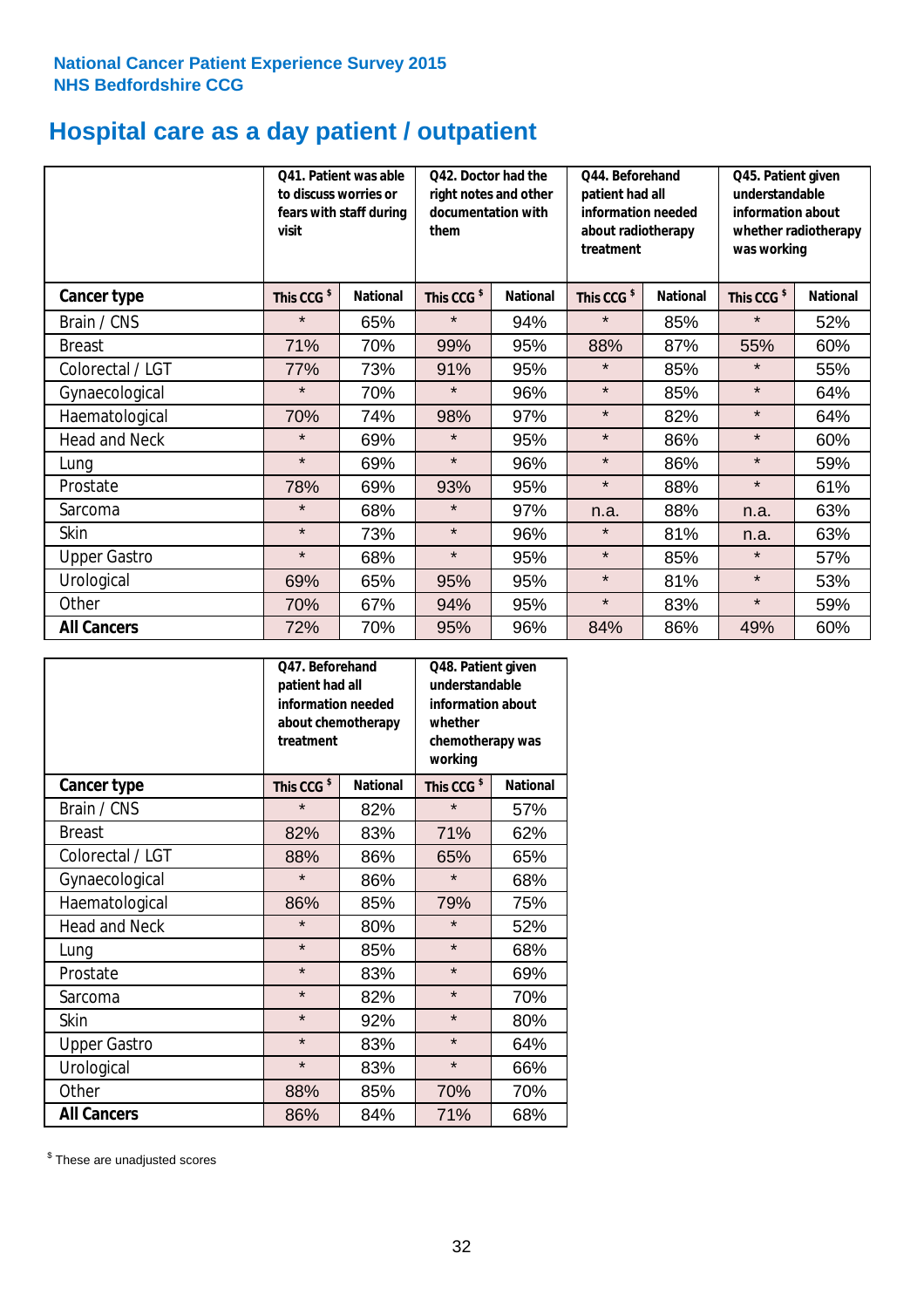## **Home care and support**

|                      | Q49. Hospital staff<br>gave family or | someone close all the<br>information needed to<br>help with care at home | Q50. Patient definitely<br>given enough support<br>from health or social<br>services during<br>treatment |                 | Q51. Patient definitely<br>given enough support<br>from health or social<br>services after<br>treatment |                 |  |
|----------------------|---------------------------------------|--------------------------------------------------------------------------|----------------------------------------------------------------------------------------------------------|-----------------|---------------------------------------------------------------------------------------------------------|-----------------|--|
| <b>Cancer type</b>   | This CCG <sup>\$</sup>                | <b>National</b>                                                          | This CCG <sup>\$</sup>                                                                                   | <b>National</b> | This CCG <sup>\$</sup>                                                                                  | <b>National</b> |  |
| Brain / CNS          | $\star$                               | 56%                                                                      | $\star$                                                                                                  | 44%             | $\star$                                                                                                 | 44%             |  |
| <b>Breast</b>        | 53%                                   | 57%                                                                      | 48%                                                                                                      | 54%             | 41%                                                                                                     | 40%             |  |
| Colorectal / LGT     | 50%                                   | 60%                                                                      | 49%                                                                                                      | 62%             | $\star$                                                                                                 | 52%             |  |
| Gynaecological       | 50%                                   | 56%                                                                      | $\star$<br>52%                                                                                           |                 | $\star$                                                                                                 | 42%             |  |
| Haematological       | 56%                                   | 60%                                                                      | 58%                                                                                                      | 52%             | $\star$                                                                                                 | 43%             |  |
| <b>Head and Neck</b> | $\star$                               | 59%                                                                      | $\star$                                                                                                  | 53%             | $\star$                                                                                                 | 50%             |  |
| Lung                 | $\star$                               | 57%                                                                      | $\star$                                                                                                  | 52%             | $\star$                                                                                                 | 42%             |  |
| Prostate             | 56%                                   | 55%                                                                      | $\star$                                                                                                  | 47%             | $\star$                                                                                                 | 43%             |  |
| Sarcoma              | $\star$                               | 59%                                                                      | $\star$                                                                                                  | 58%             | $\star$                                                                                                 | 53%             |  |
| Skin                 | $\star$                               | 67%                                                                      | $\star$                                                                                                  | 58%             | $\star$                                                                                                 | 61%             |  |
| <b>Upper Gastro</b>  | 64%                                   | 59%                                                                      | $\star$                                                                                                  | 54%             | $\star$                                                                                                 | 45%             |  |
| Urological           | 63%                                   | 55%                                                                      | 65%                                                                                                      | 47%             | $\star$                                                                                                 | 44%             |  |
| Other                | 57%                                   | 54%                                                                      | 72%                                                                                                      | 55%             | $\star$                                                                                                 | 48%             |  |
| <b>All Cancers</b>   | 57%                                   | 58%                                                                      | 54%                                                                                                      | 54%             | 55%                                                                                                     | 45%             |  |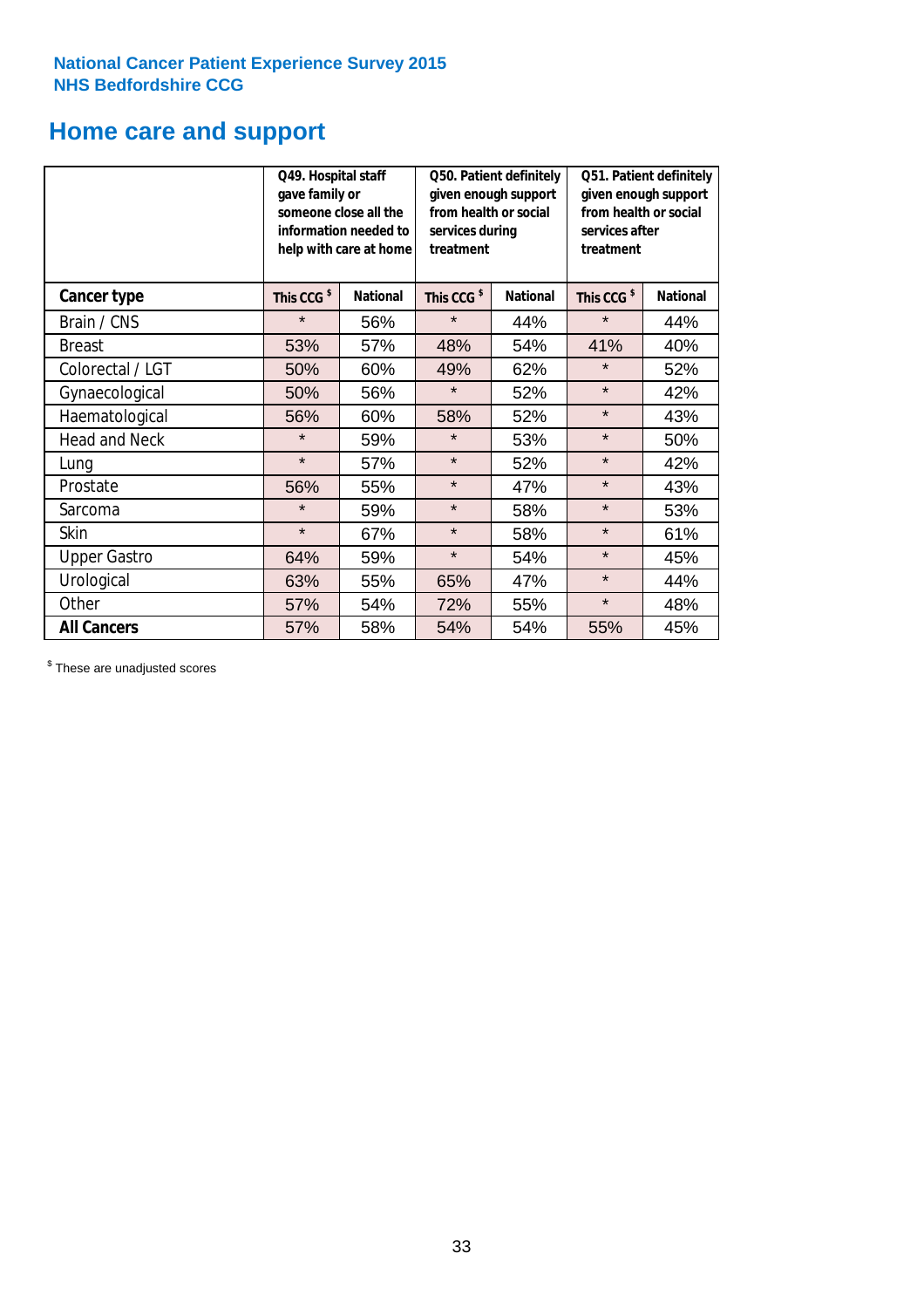## **Care from your general practice**

|                      | information about<br>treatment | Q52. GP given enough<br>patient's condition and | O53. Practice staff<br>definitely did<br>everything they could<br>to support patient |                 |  |
|----------------------|--------------------------------|-------------------------------------------------|--------------------------------------------------------------------------------------|-----------------|--|
| <b>Cancer type</b>   | This CCG <sup>\$</sup>         | <b>National</b>                                 | This CCG <sup>\$</sup>                                                               | <b>National</b> |  |
| Brain / CNS          | $\star$                        | 94%                                             | $\star$                                                                              | 59%             |  |
| <b>Breast</b>        | 97%                            | 96%                                             | 54%                                                                                  | 63%             |  |
| Colorectal / LGT     | 92%                            | 95%                                             | 54%                                                                                  | 63%             |  |
| Gynaecological       | 100%<br>95%                    |                                                 | $\star$                                                                              | 59%             |  |
| Haematological       | 92%                            | 96%                                             | 58%                                                                                  | 61%             |  |
| <b>Head and Neck</b> | $\star$                        | 93%                                             | $\star$                                                                              | 60%             |  |
| Lung                 | $\star$                        | 95%                                             | $\star$                                                                              | 62%             |  |
| Prostate             | 94%                            | 95%                                             | 76%                                                                                  | 67%             |  |
| Sarcoma              | $\star$                        | 97%                                             | $\star$                                                                              | 65%             |  |
| Skin                 | $\star$                        | 97%                                             | $\star$                                                                              | 71%             |  |
| <b>Upper Gastro</b>  | 91%                            | 94%                                             | $\star$                                                                              | 62%             |  |
| Urological           | 95%                            | 95%                                             | 61%                                                                                  | 64%             |  |
| Other                | 91%                            | 95%                                             | 60%                                                                                  | 61%             |  |
| <b>All Cancers</b>   | 94%                            | 95%                                             | 59%                                                                                  | 63%             |  |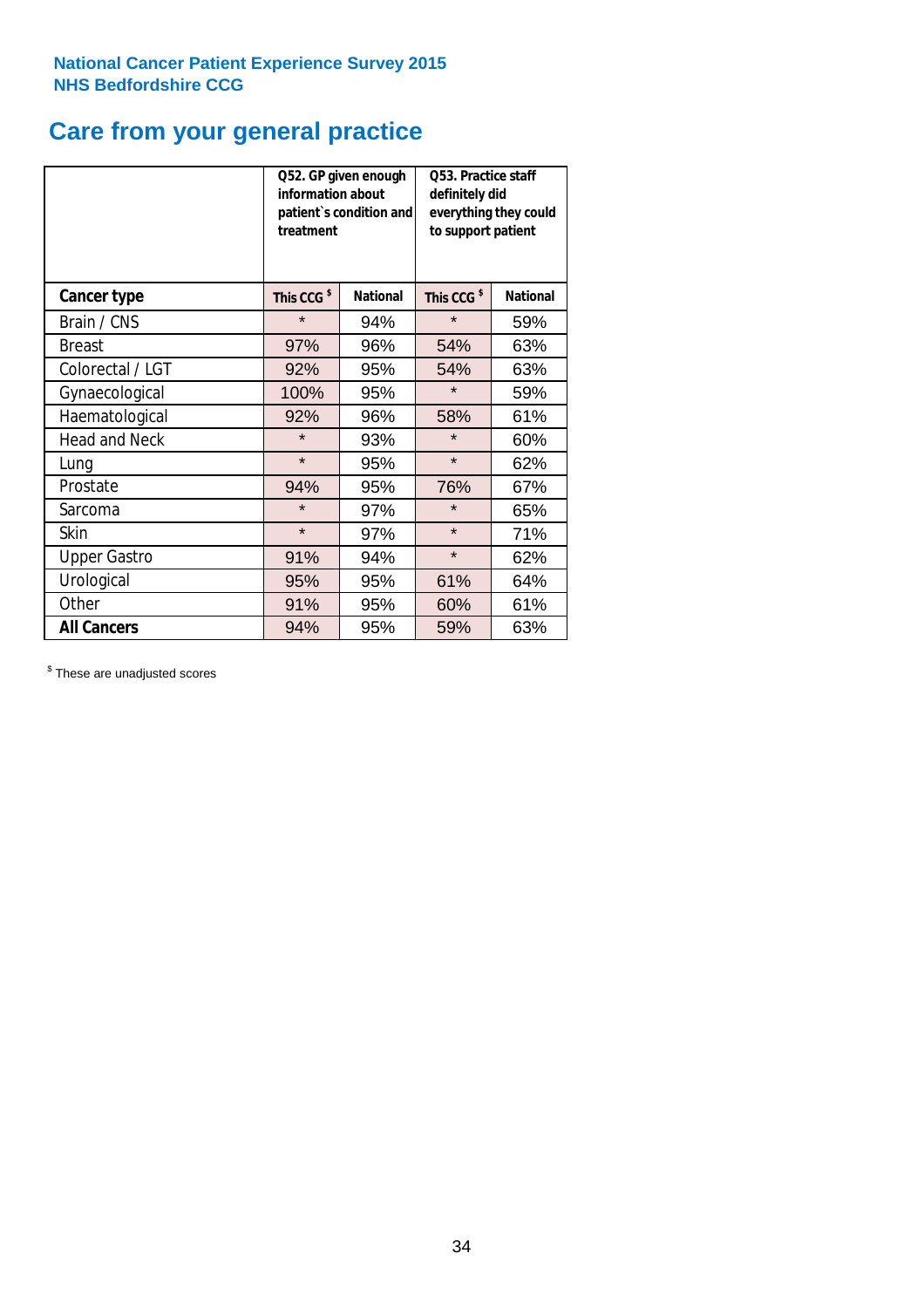## **Your overall NHS care**

|                      | Q54. Hospital and<br>community staff<br>always worked well<br>together | Q55. Patient given a<br>care plan |                        |                 | Q56. Overall the<br>administration of the<br>care was very good /<br>qood |                 | Q57. Length of time for<br>attending clinics and<br>appointments was<br>right |                 |  |
|----------------------|------------------------------------------------------------------------|-----------------------------------|------------------------|-----------------|---------------------------------------------------------------------------|-----------------|-------------------------------------------------------------------------------|-----------------|--|
| Cancer type          | This CCG <sup>\$</sup>                                                 | <b>National</b>                   | This CCG <sup>\$</sup> | <b>National</b> | This CCG <sup>\$</sup>                                                    | <b>National</b> | This CCG <sup>\$</sup>                                                        | <b>National</b> |  |
| Brain / CNS          | $\star$                                                                | 45%                               | $\star$                | 29%             | $\star$                                                                   | 84%             | $\star$                                                                       | 60%             |  |
| <b>Breast</b>        | 62%                                                                    | 60%                               | 42%                    | 35%             | 91%                                                                       | 90%             | 66%                                                                           | 64%             |  |
| Colorectal / LGT     | 47%                                                                    | 60%                               | 39%                    | 36%             | 89%                                                                       | 88%             | 65%                                                                           | 68%             |  |
| Gynaecological       | 56%                                                                    | 58%                               | 39%                    | 29%             | 88%                                                                       | 89%             | 50%                                                                           | 66%             |  |
| Haematological       | 61%                                                                    | 63%                               | 32%                    | 33%             | 88%                                                                       | 92%             | 62%                                                                           | 62%             |  |
| <b>Head and Neck</b> | $\star$                                                                | 58%                               | $\star$                | 34%             | $\star$                                                                   | 89%             | $\star$                                                                       | 65%             |  |
| Lung                 | $\star$                                                                | 63%                               | $\star$                | 32%             | $\star$                                                                   | 89%             | $\star$                                                                       | 70%             |  |
| Prostate             | 62%                                                                    | 63%                               | 38%                    | 36%             | 84%                                                                       | 87%             | 67%                                                                           | 71%             |  |
| Sarcoma              | $\star$                                                                | 60%                               | $\star$                | 31%             | $\star$                                                                   | 90%             | $\star$                                                                       | 63%             |  |
| Skin                 | $\star$                                                                | 69%                               | $\star$                | 39%             | $\star$                                                                   | 89%             | $\star$                                                                       | 73%             |  |
| <b>Upper Gastro</b>  | 46%                                                                    | 58%                               | 27%                    | 36%             | 85%                                                                       | 88%             | 60%                                                                           | 66%             |  |
| Urological           | 72%                                                                    | 62%                               | 23%                    | 26%             | 90%                                                                       | 84%             | 79%                                                                           | 73%             |  |
| Other                | 50%                                                                    | 56%                               | 36%                    | 29%             | 86%                                                                       | 87%             | 52%                                                                           | 61%             |  |
| <b>All Cancers</b>   | 58%                                                                    | 61%                               | 34%                    | 33%             | 89%                                                                       | 89%             | 64%                                                                           | 66%             |  |

|                      | Q58. Taking part in<br>cancer research | discussed with patient | Q59. Patient's average<br>rating of care scored<br>from very poor to very<br>good |                 |  |
|----------------------|----------------------------------------|------------------------|-----------------------------------------------------------------------------------|-----------------|--|
| <b>Cancer type</b>   | This CCG <sup>\$</sup>                 | <b>National</b>        | This CCG <sup>\$</sup>                                                            | <b>National</b> |  |
| Brain / CNS          | $\star$                                | 32%                    | $\star$                                                                           | 8.5             |  |
| <b>Breast</b>        | 24%                                    | 28%                    | 8.9                                                                               | 8.8             |  |
| Colorectal / LGT     | 15%                                    | 22%                    | 8.6                                                                               | 8.7             |  |
| Gynaecological       | 27%<br>29%                             |                        | 8.4                                                                               | 8.7             |  |
| Haematological       | 26%                                    | 36%                    | 8.8                                                                               | 8.8             |  |
| <b>Head and Neck</b> | $\star$                                | 21%                    | $\star$                                                                           | 8.6             |  |
| Lung                 | $\star$                                | 34%                    | $\star$                                                                           | 8.6             |  |
| Prostate             | 35%                                    | 35%                    | 8.5                                                                               | 8.6             |  |
| Sarcoma              | $\star$                                | 29%                    | $\star$                                                                           | 8.7             |  |
| Skin                 | $\star$                                | 17%                    | $\star$                                                                           | 8.9             |  |
| <b>Upper Gastro</b>  | 35%                                    | 30%                    | 8.4                                                                               | 8.6             |  |
| Urological           | 18%                                    | 14%                    | 8.7                                                                               | 8.5             |  |
| Other                | 35%                                    | 31%                    | 8.6                                                                               | 8.6             |  |
| <b>All Cancers</b>   | 26%                                    | 28%                    | 8.7                                                                               | 8.7             |  |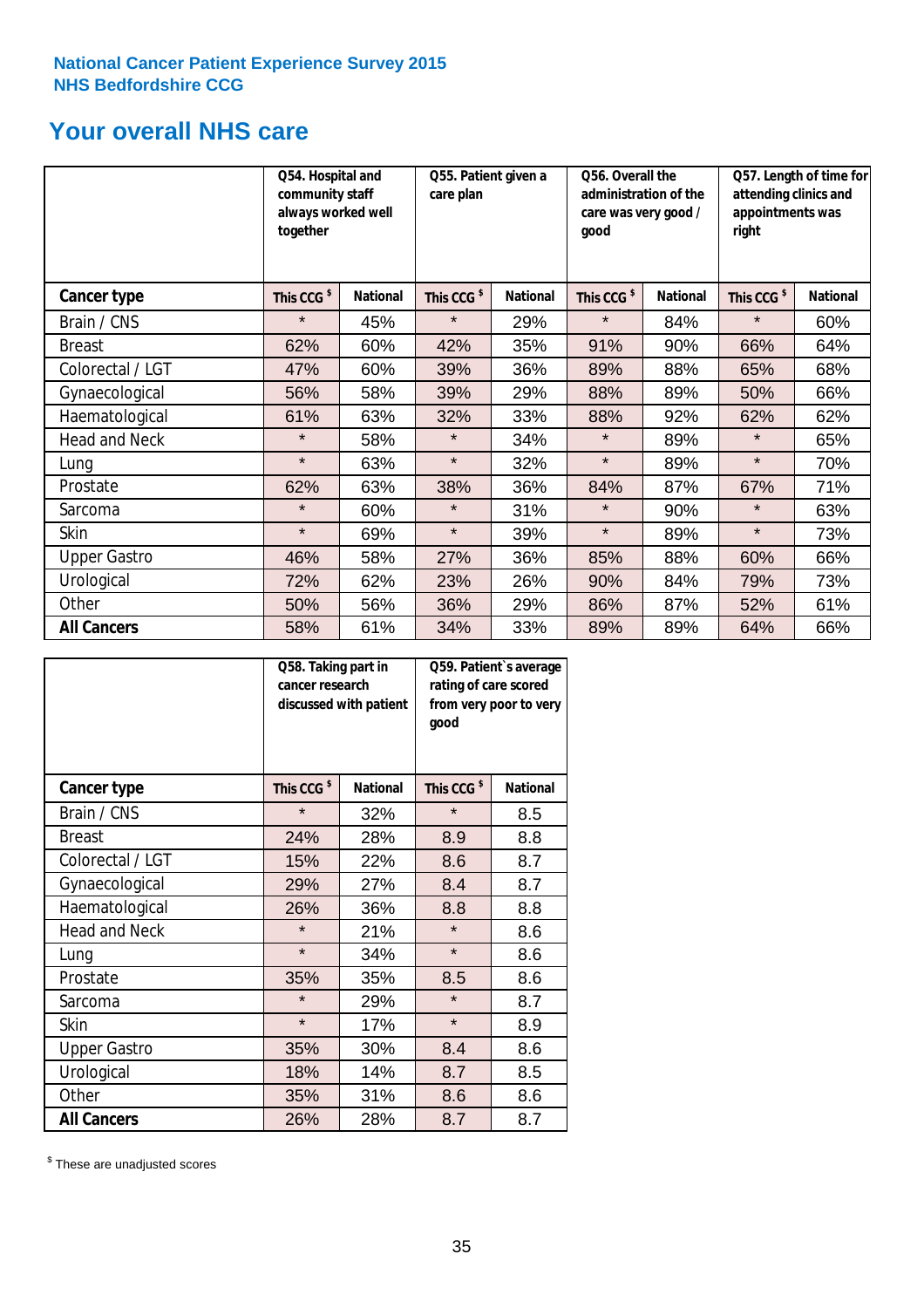## **Annex**

### **Methodology**

The sample for the survey included all adult (aged 16 and over) NHS patients, with a confirmed primary diagnosis of cancer, discharged from an NHS Trust after an inpatient episode or day case attendance for cancer related treatment in the months of April, May and June 2015.

The patients included in the sample had relevant cancer ICD10 codes (C00-99 excluding C44 and C84, and D05) in the first diagnosis field of their patient records, applied to their patient files by the relevant NHS Trust, and were alive at the point at which fieldwork commenced. Deceased checks were undertaken on up to three occasions during fieldwork, to ensure that questionnaires were not sent to patients who had died since their treatment.

Trust samples were checked rigorously for duplicates and patient lists were also de-duplicated nationally to ensure that patients did not receive multiple copies of questionnaires.

The fieldwork for the survey was undertaken between October 2015 and March 2016.

For the first time, the survey used a mixed mode methodology. Questionnaires were sent by post with two reminders where necesssary, but also included an option to complete online. A Freephone helpline was available for respondents to ask questions about the survey, to enable them to complete their questionnaires over the phone, and to provide access to a translation and interpreting facility for those whose first language was not English.

The Health Research Authority supported the survey by granting Section 251 approval.

### **Further information**

Further information on survey methodology, as well as all of the national and local reports and data, is available at www.ncpes.co.uk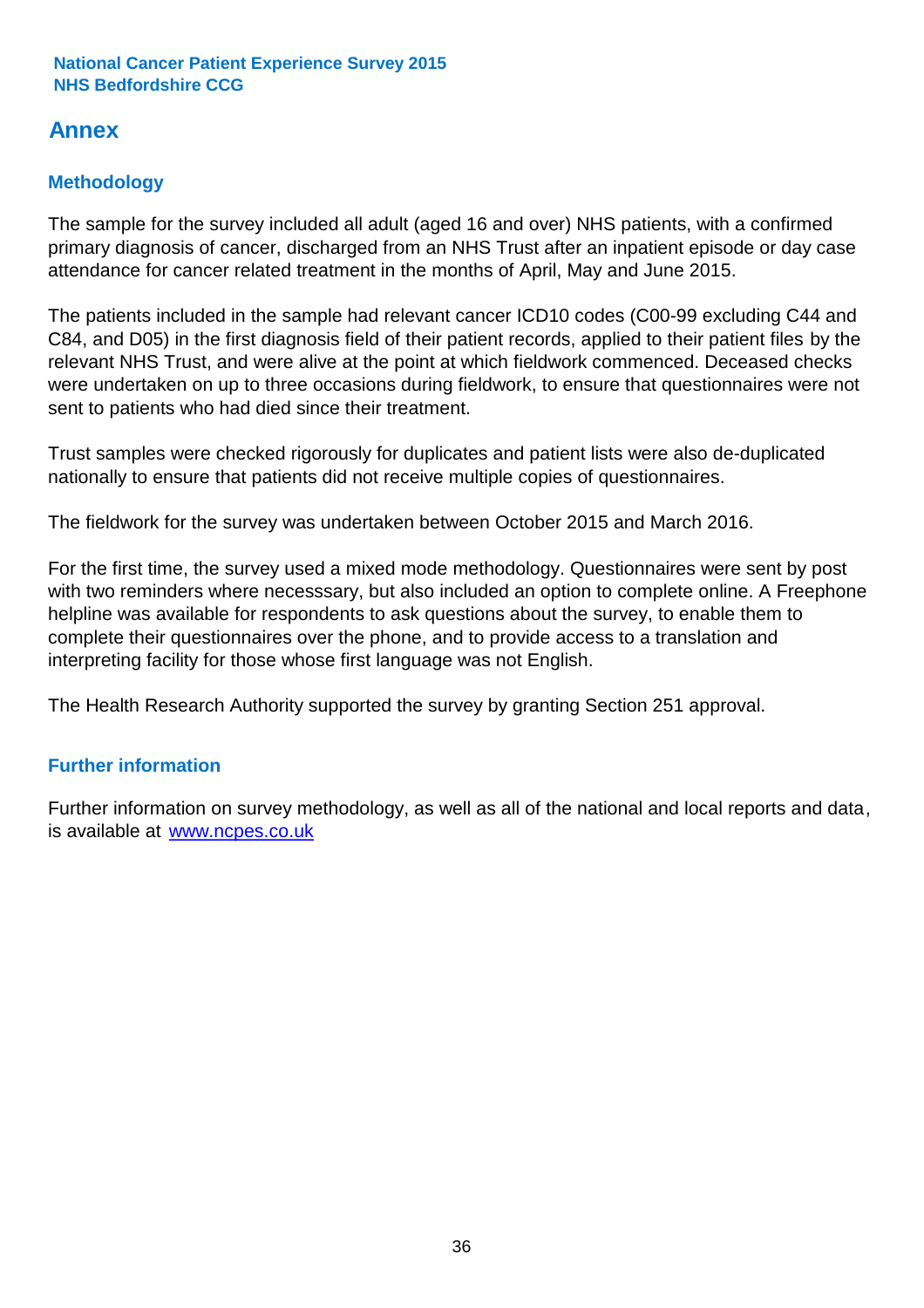### **Redevelopment of the 2015 survey**

A number of significant changes have been made to the National Cancer Patient Experience Survey in 2015:

- the length of the questionnaire has been reduced
- response options have been reviewed and changed to make them consistent throughout the survey
- some of the questions and / or answer options have been changed so that they are now in line with questions in other patient surveys (e.g. the Care Quality Commission national patient surveys), to improve comparability between them
- the topic areas within the questionnaire have been redesigned to capture the whole patient journey.

There are 50 questions in the questionnaire that relate directly to patient experience. Of these, 14 remain unchanged from previous years; and a further 21 have been slightly amended. We draw caution in directly comparing data from the 2015 survey to the findings of the previous CPES surveys, even for identical questions. Changes in the structure of the survey instrument (questionnaire) and also the administration of the survey (calendar period and length of time from sampling to field work start and completion) may influence nationwide averages, although these features will not greatly impact on relative comparisons (e.g. between patient groups or hospitals).

The other 15 questions are either new or substantially changed from previous years.

It is expected that there will be few, if any changes, to the questionnaire going forward so we will be able to compare the results year on year. Where changes are necessary they are expected to be for methodological reasons or to improve question reliability.

Another significant change in 2015 is that an online version of the questionnaire has been developed. The online version was developed to make the questionnaire more accessible for respondents. This may have an impact on the demographic characteristics of the respondents. This may be an improvement if previously underrepresented groups have responded. However, changes to the demographics of respondents may have implications on the overall results - and again, leads us to draw caution in directly comparing results with previous years.

### **Official Statistics**

The 2015 survey data has been published for the first time as Official Statistics. The 2015 survey data has been produced and published in line with the Code of Practice for Official Statistics.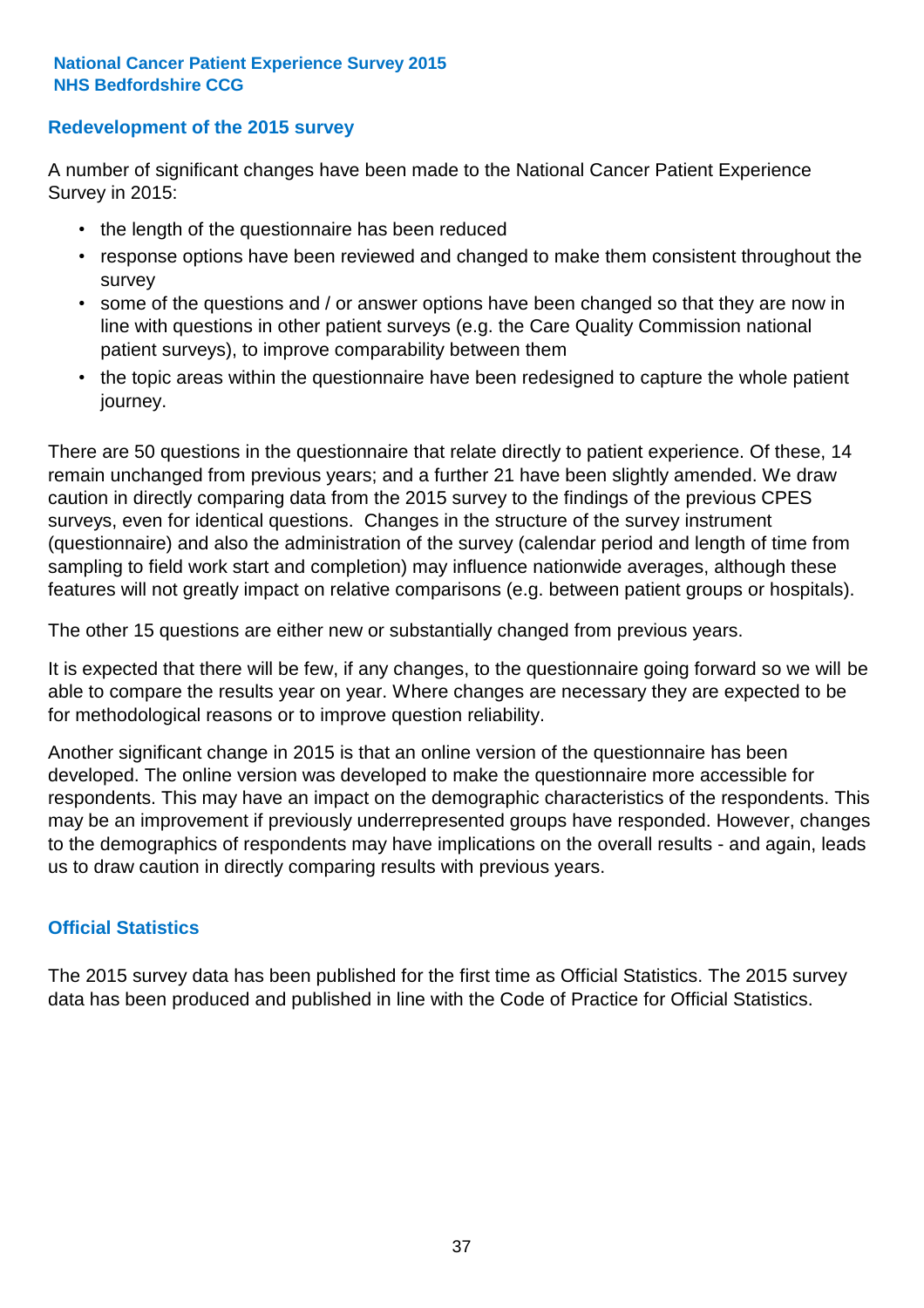### **Scoring methodologies**

49 of the 50 questions relating directly to patient experience have been summarised as the score of the percentage of patients who reported a positive experience. For example:

- question 6 asks: "Overall, how did you feel about the length of time you had to wait for your test to be done?". Responses have been recorded as positive only for those patients who selected the first option ("It was about right")
- question 11 asks: "When you were told you had cancer, were you given written information about the type of cancer you had?". Responses have been recorded as positive only for those patients who selected the first option ("Yes, and it was easy to understand").

Where options do not provide any information on positive/negative patient experience (e.g. "Don't know / can't remember"), they are excluded from the score.

The other question (question 59) asks respondents to rate their overall care on a scale of 0 to 10. Scores have been given as an average on this scale.

A copy of the 2015 questionnaire, marked up with all of these scoring conventions, is available at www.ncpes.co.uk

Further details on the scoring methodology can be found in the technical document for the survey, available at <u>www.ncpes.co.uk</u>

#### **Case-mix adjustment**

For the first time in 2015, case-mix adjusted findings are being presented alongside unadjusted results for CCGs. Case-mix adjustment allows us to account for the impact that differing patient populations might have on results. By using the case-mix adjusted estimates we can obtain a greater understanding of how a CCG is performing given their patient population.

The factors taken into account in this case-mix adjustment are gender, age, ethnic group, deprivation, and tumour group.

For further details on case-mix adjustment, please refer to the technical document for the survey, available at www.ncpes.co.uk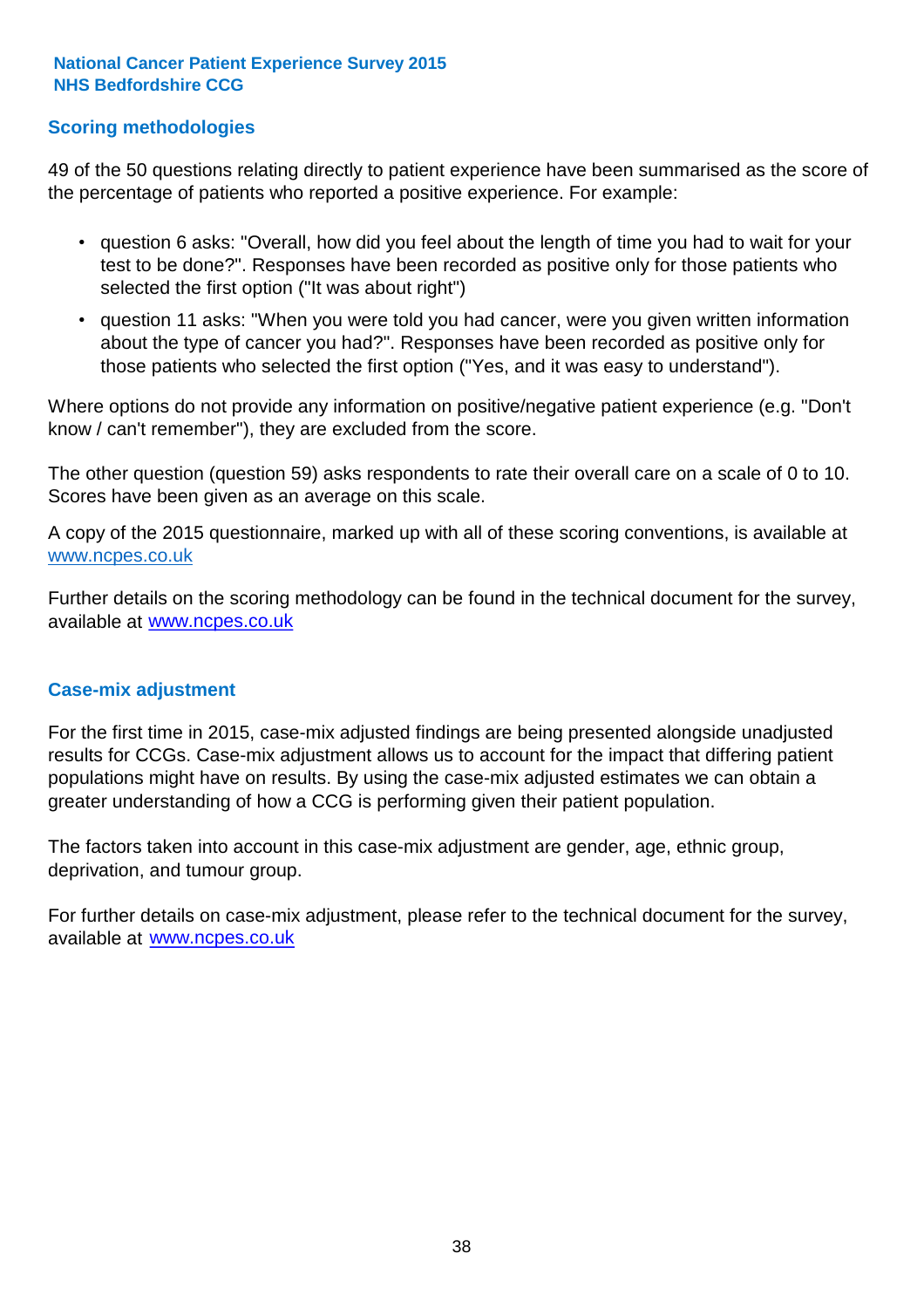### **Response Rates**

|                 | <b>Sample</b><br><b>Size</b> | <b>Excluded</b> | <b>Adjusted</b><br><b>Sample</b> | <b>Not</b><br><b>Returned Refused</b> | Blank | Completed | Response<br>Rate |
|-----------------|------------------------------|-----------------|----------------------------------|---------------------------------------|-------|-----------|------------------|
| <b>National</b> | 116,991                      | 8.719           | 108,272                          | 33,168                                | 3.918 | 71,186    | 66%              |
| 06F             | <b>736</b>                   | 52              | 684                              | 199                                   | 31    | 454       | 66%              |

#### **Respondents by tumour group**

The tables below show the numbers of patients from each tumour group and the age and gender distribution of these patients.

| <b>Tumour Group</b>  | Number of<br>respondents* |  |  |
|----------------------|---------------------------|--|--|
| Brain / CNS          | 5                         |  |  |
| <b>Breast</b>        | 85                        |  |  |
| Gynaecological       | 27                        |  |  |
| Colorectal / LGT     | 57                        |  |  |
| Lung                 | 24                        |  |  |
| <b>Skin</b>          | 16                        |  |  |
| Haematological       | 67                        |  |  |
| <b>Upper Gastro</b>  | 36                        |  |  |
| Other                | 27                        |  |  |
| Urological           | 51                        |  |  |
| Prostate             | 37                        |  |  |
| Sarcoma              | 3                         |  |  |
| <b>Head and Neck</b> | 19                        |  |  |

*\* These figures may not match the numerator for all questions in the 'Comparisons by tumour group' section of this report, because not all questions were answered by all respondents.*

### **Respondents by age and gender**

The questionnaire asked respondents to give their year of birth. This information has been amalgamated into 8 age bands. The age and gender distribution for the CCG was as follows:

|             | 16-24 | $25 - 34$ | 35-44 | 45-54 | 55-64 | 65-74 | 75-84 | $85+$ | <b>Total</b> |
|-------------|-------|-----------|-------|-------|-------|-------|-------|-------|--------------|
| <b>Male</b> |       |           |       | 23    | 41    | 83    | 53    | 13    | 223          |
| Female      |       |           | 11    | 39    | 57    | 73    | 40    |       | 231          |
| Total       |       |           | 15    | 62    | 98    | 156   | 93    | 22    | 454          |